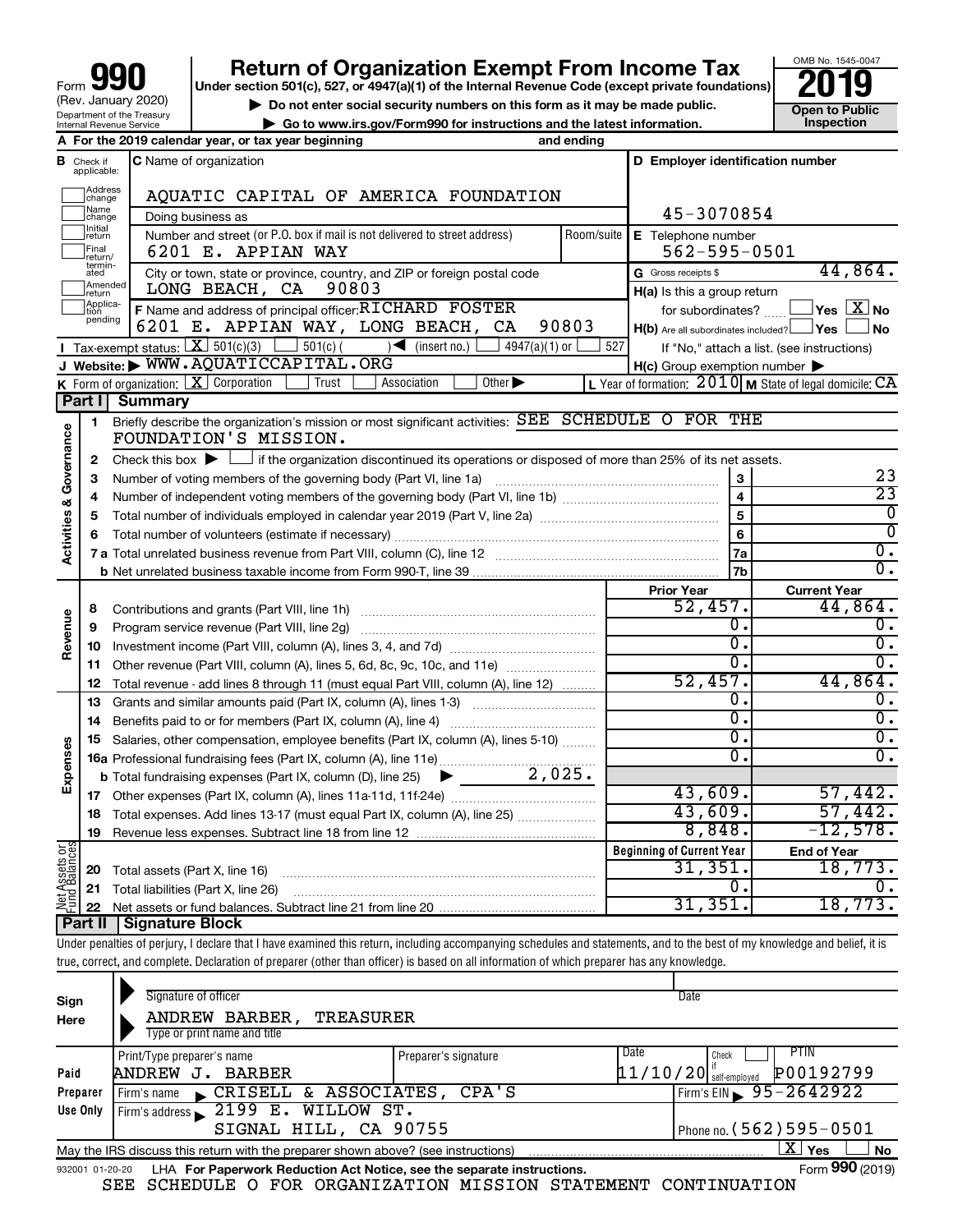|      | 45-3070854<br>AQUATIC CAPITAL OF AMERICA FOUNDATION<br>Page 2<br>Form 990 (2019)<br><b>Statement of Program Service Accomplishments</b><br>Part III                                                                                                                                                                                                                                    |
|------|----------------------------------------------------------------------------------------------------------------------------------------------------------------------------------------------------------------------------------------------------------------------------------------------------------------------------------------------------------------------------------------|
|      |                                                                                                                                                                                                                                                                                                                                                                                        |
| 1    | Briefly describe the organization's mission:<br>SEE SCHEDULE O FOR THE MISSION STATEMENT DETAIL.                                                                                                                                                                                                                                                                                       |
|      |                                                                                                                                                                                                                                                                                                                                                                                        |
|      |                                                                                                                                                                                                                                                                                                                                                                                        |
| 2    | Did the organization undertake any significant program services during the year which were not listed on the<br>$\sqrt{}$ Yes $\sqrt{ \ \overline{\mathrm{X}}}$ No<br>prior Form 990 or 990-EZ?<br>If "Yes," describe these new services on Schedule O.                                                                                                                                |
| 3    | $ {\mathsf Y}{\mathsf e}{\mathsf s}^\top\overline{{\mathbf X}} $ No<br>Did the organization cease conducting, or make significant changes in how it conducts, any program services?                                                                                                                                                                                                    |
| 4    | If "Yes," describe these changes on Schedule O.<br>Describe the organization's program service accomplishments for each of its three largest program services, as measured by expenses.<br>Section 501(c)(3) and 501(c)(4) organizations are required to report the amount of grants and allocations to others, the total expenses, and                                                |
|      | revenue, if any, for each program service reported.                                                                                                                                                                                                                                                                                                                                    |
| 4a l | 6,649.<br>including grants of \$<br>(Expenses \$<br>(Code:<br>) (Revenue \$<br>ANNUAL BANQUET - THE FOUNDATION COMMUNICATED THE MESSAGE OF<br>THE CITY<br>OF<br>LONG BEACH AS AN IDEAL PLACE FOR AQUATIC RELATED ACTIVITIES THROUGH THE<br>WEBSITE, SUPPORTING COMMUNITY ACTIVITIES, AND PROVIDING AN ANNUAL<br>DINNER HONORING OUTSTANDING ATHLETES AND AQUATIC COMMUNITY<br>MEMBERS. |
|      |                                                                                                                                                                                                                                                                                                                                                                                        |
|      |                                                                                                                                                                                                                                                                                                                                                                                        |
|      |                                                                                                                                                                                                                                                                                                                                                                                        |
|      |                                                                                                                                                                                                                                                                                                                                                                                        |
|      |                                                                                                                                                                                                                                                                                                                                                                                        |
| 4b.  | 20,487.<br>including grants of \$<br>(Expenses \$<br>) (Revenue \$<br>(Code:<br>"HALL OF FAME"<br>INDUCTION CEREMONY -<br>THE ORGANIZATION HELD AN ANNUAL<br>HALL OF FAME CEREMONY HONORING INDUCTEES WHO THROUGH THEIR<br>ACCOMPLISHMENTS IN THE AQUATIC FIELD HAVE PERSONIFIED THE MESSAGE OF<br>THE ORGANIZATION.                                                                   |
|      |                                                                                                                                                                                                                                                                                                                                                                                        |
|      |                                                                                                                                                                                                                                                                                                                                                                                        |
| 4с   | 14,667.<br>including grants of \$<br>) (Expenses \$<br>(Code:<br>) (Revenue \$<br>NAPLES ISLAND SWIM/SUP MEET - THE ORGANIZATION COORDINATED AN EVENT<br>WHICH COMPETITORS SWAM AND PADDLED IN<br>THE WATERS SURROUNDING NAPLES<br>ISLAND.                                                                                                                                             |
|      |                                                                                                                                                                                                                                                                                                                                                                                        |
|      |                                                                                                                                                                                                                                                                                                                                                                                        |
|      |                                                                                                                                                                                                                                                                                                                                                                                        |
|      |                                                                                                                                                                                                                                                                                                                                                                                        |
|      |                                                                                                                                                                                                                                                                                                                                                                                        |
|      | 4d Other program services (Describe on Schedule O.)<br>9, 111. including grants of \$<br>(Expenses \$<br>(Revenue \$<br>50,914.                                                                                                                                                                                                                                                        |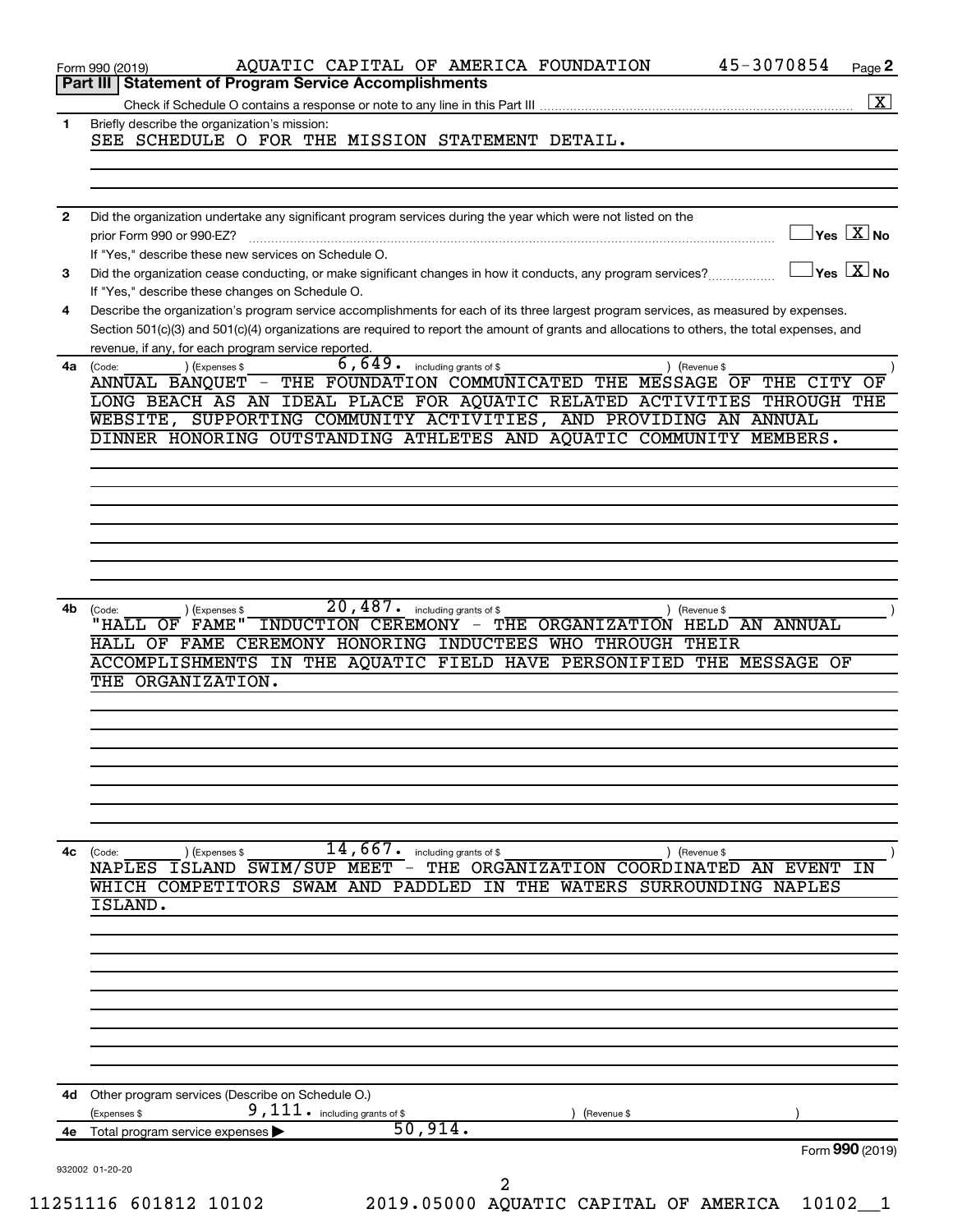|  | Form 990 (2019) |
|--|-----------------|
|  |                 |

**Part IV Checklist of Required Schedules**

|     |                                                                                                                                                                 |                 | Yes | No                                                 |
|-----|-----------------------------------------------------------------------------------------------------------------------------------------------------------------|-----------------|-----|----------------------------------------------------|
| 1   | Is the organization described in section $501(c)(3)$ or $4947(a)(1)$ (other than a private foundation)?                                                         |                 |     |                                                    |
|     | If "Yes," complete Schedule A                                                                                                                                   | 1               | х   |                                                    |
| 2   | Is the organization required to complete Schedule B, Schedule of Contributors? [11] the organization required to complete Schedule B, Schedule of Contributors? | $\overline{2}$  |     | $\overline{\text{X}}$                              |
| З   | Did the organization engage in direct or indirect political campaign activities on behalf of or in opposition to candidates for                                 |                 |     |                                                    |
|     |                                                                                                                                                                 | З               |     | х                                                  |
| 4   | Section 501(c)(3) organizations. Did the organization engage in lobbying activities, or have a section 501(h) election in effect                                |                 |     |                                                    |
|     |                                                                                                                                                                 | 4               |     | х                                                  |
| 5   | Is the organization a section 501(c)(4), 501(c)(5), or 501(c)(6) organization that receives membership dues, assessments, or                                    |                 |     |                                                    |
|     |                                                                                                                                                                 | 5               |     | x                                                  |
| 6   | Did the organization maintain any donor advised funds or any similar funds or accounts for which donors have the right to                                       |                 |     |                                                    |
|     | provide advice on the distribution or investment of amounts in such funds or accounts? If "Yes," complete Schedule D, Part I                                    | 6               |     | x                                                  |
| 7   | Did the organization receive or hold a conservation easement, including easements to preserve open space,                                                       | $\overline{7}$  |     | х                                                  |
|     | .                                                                                                                                                               |                 |     |                                                    |
| 8   | Did the organization maintain collections of works of art, historical treasures, or other similar assets? If "Yes," complete                                    |                 |     | x                                                  |
| 9   | Did the organization report an amount in Part X, line 21, for escrow or custodial account liability, serve as a custodian for                                   | 8               |     |                                                    |
|     | amounts not listed in Part X; or provide credit counseling, debt management, credit repair, or debt negotiation services?                                       |                 |     |                                                    |
|     |                                                                                                                                                                 | 9               |     | x                                                  |
| 10  | Did the organization, directly or through a related organization, hold assets in donor-restricted endowments                                                    |                 |     |                                                    |
|     |                                                                                                                                                                 | 10              |     | x                                                  |
| 11  | If the organization's answer to any of the following questions is "Yes," then complete Schedule D, Parts VI, VII, VIII, IX, or X                                |                 |     |                                                    |
|     | as applicable.                                                                                                                                                  |                 |     |                                                    |
|     | a Did the organization report an amount for land, buildings, and equipment in Part X, line 10? If "Yes," complete Schedule D,                                   |                 |     |                                                    |
|     | Part VI                                                                                                                                                         | 11a             |     | х                                                  |
|     | <b>b</b> Did the organization report an amount for investments - other securities in Part X, line 12, that is 5% or more of its total                           |                 |     |                                                    |
|     | 11 <sub>b</sub>                                                                                                                                                 |                 |     | x                                                  |
|     | c Did the organization report an amount for investments - program related in Part X, line 13, that is 5% or more of its total                                   |                 |     |                                                    |
|     |                                                                                                                                                                 | 11c             |     | x                                                  |
|     | d Did the organization report an amount for other assets in Part X, line 15, that is 5% or more of its total assets reported in                                 |                 |     |                                                    |
|     |                                                                                                                                                                 | 11d             |     | x                                                  |
|     |                                                                                                                                                                 | 11e             |     | $\overline{\text{X}}$                              |
| f   | Did the organization's separate or consolidated financial statements for the tax year include a footnote that addresses                                         |                 |     |                                                    |
|     | the organization's liability for uncertain tax positions under FIN 48 (ASC 740)? If "Yes," complete Schedule D, Part X                                          | 11f             |     | x                                                  |
|     | 12a Did the organization obtain separate, independent audited financial statements for the tax year? If "Yes," complete                                         |                 |     |                                                    |
|     | Schedule D, Parts XI and XII                                                                                                                                    | 12a             |     | x                                                  |
|     | <b>b</b> Was the organization included in consolidated, independent audited financial statements for the tax year?                                              |                 |     |                                                    |
|     | If "Yes," and if the organization answered "No" to line 12a, then completing Schedule D, Parts XI and XII is optional www.                                      | 12 <sub>b</sub> |     | Χ                                                  |
| 13  |                                                                                                                                                                 | 13              |     | $\overline{\textbf{x}}$<br>$\overline{\texttt{X}}$ |
| 14a |                                                                                                                                                                 | 14a             |     |                                                    |
|     | <b>b</b> Did the organization have aggregate revenues or expenses of more than \$10,000 from grantmaking, fundraising, business,                                |                 |     |                                                    |
|     | investment, and program service activities outside the United States, or aggregate foreign investments valued at \$100,000                                      |                 |     | x                                                  |
| 15  | Did the organization report on Part IX, column (A), line 3, more than \$5,000 of grants or other assistance to or for any                                       | 14b             |     |                                                    |
|     |                                                                                                                                                                 | 15              |     | x                                                  |
| 16  | Did the organization report on Part IX, column (A), line 3, more than \$5,000 of aggregate grants or other assistance to                                        |                 |     |                                                    |
|     |                                                                                                                                                                 | 16              |     | x                                                  |
| 17  | Did the organization report a total of more than \$15,000 of expenses for professional fundraising services on Part IX,                                         |                 |     |                                                    |
|     |                                                                                                                                                                 | 17              |     | x                                                  |
| 18  | Did the organization report more than \$15,000 total of fundraising event gross income and contributions on Part VIII, lines                                    |                 |     |                                                    |
|     |                                                                                                                                                                 | 18              |     | x                                                  |
| 19  | Did the organization report more than \$15,000 of gross income from gaming activities on Part VIII, line 9a? If "Yes,"                                          |                 |     |                                                    |
|     |                                                                                                                                                                 | 19              |     | x                                                  |
|     |                                                                                                                                                                 | 20a             |     | $\overline{\text{X}}$                              |
|     | <b>b</b> If "Yes" to line 20a, did the organization attach a copy of its audited financial statements to this return?                                           | 20 <sub>b</sub> |     |                                                    |
| 21  | Did the organization report more than \$5,000 of grants or other assistance to any domestic organization or                                                     |                 |     |                                                    |
|     | domestic government on Part IX, column (A), line 1? If "Yes," complete Schedule I, Parts I and II                                                               | 21              |     | x                                                  |
|     | 932003 01-20-20                                                                                                                                                 |                 |     | Form 990 (2019)                                    |

11251116 601812 10102 2019.05000 AQUATIC CAPITAL OF AMERICA 10102\_\_1 3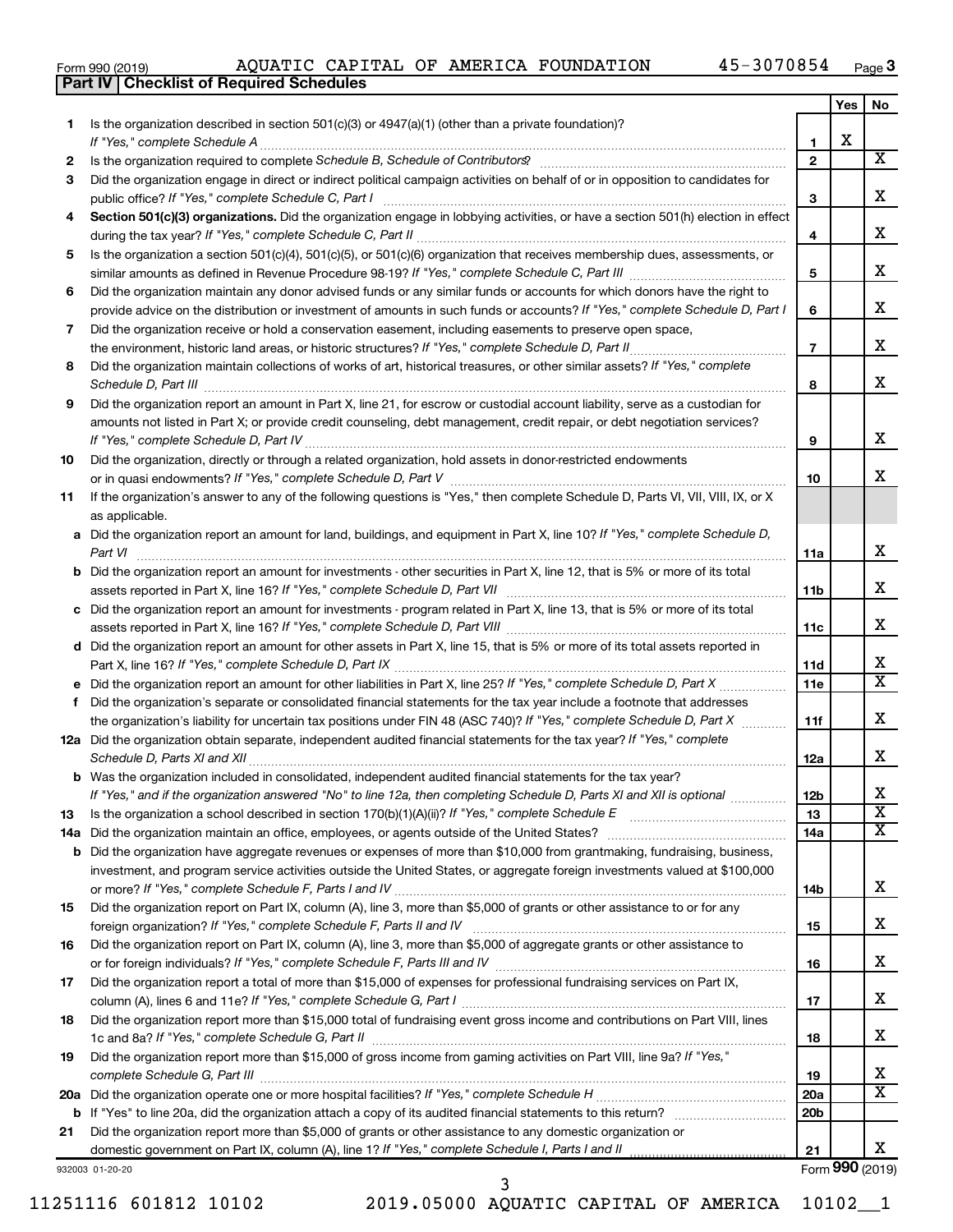| Form 990 (2019) |  |
|-----------------|--|
|-----------------|--|

*(continued)* **Part IV Checklist of Required Schedules**

|               |                                                                                                                                                                                                                                                         |                        | Yes | No                      |
|---------------|---------------------------------------------------------------------------------------------------------------------------------------------------------------------------------------------------------------------------------------------------------|------------------------|-----|-------------------------|
| 22            | Did the organization report more than \$5,000 of grants or other assistance to or for domestic individuals on                                                                                                                                           |                        |     |                         |
|               |                                                                                                                                                                                                                                                         | 22                     |     | x                       |
| 23            | Did the organization answer "Yes" to Part VII, Section A, line 3, 4, or 5 about compensation of the organization's current                                                                                                                              |                        |     |                         |
|               | and former officers, directors, trustees, key employees, and highest compensated employees? If "Yes," complete                                                                                                                                          |                        |     |                         |
|               | Schedule J <b>Execute Schedule J Execute Schedule J</b>                                                                                                                                                                                                 | 23                     |     | x                       |
|               | 24a Did the organization have a tax-exempt bond issue with an outstanding principal amount of more than \$100,000 as of the                                                                                                                             |                        |     |                         |
|               | last day of the year, that was issued after December 31, 2002? If "Yes," answer lines 24b through 24d and complete                                                                                                                                      |                        |     | x                       |
|               |                                                                                                                                                                                                                                                         | 24a<br>24 <sub>b</sub> |     |                         |
|               | c Did the organization maintain an escrow account other than a refunding escrow at any time during the year to defease                                                                                                                                  |                        |     |                         |
|               |                                                                                                                                                                                                                                                         | 24c                    |     |                         |
|               |                                                                                                                                                                                                                                                         | 24d                    |     |                         |
|               | 25a Section 501(c)(3), 501(c)(4), and 501(c)(29) organizations. Did the organization engage in an excess benefit                                                                                                                                        |                        |     |                         |
|               |                                                                                                                                                                                                                                                         | 25a                    |     | x                       |
|               | <b>b</b> Is the organization aware that it engaged in an excess benefit transaction with a disqualified person in a prior year, and                                                                                                                     |                        |     |                         |
|               | that the transaction has not been reported on any of the organization's prior Forms 990 or 990-EZ? If "Yes," complete                                                                                                                                   |                        |     |                         |
|               | Schedule L, Part I                                                                                                                                                                                                                                      | 25b                    |     | x                       |
| 26            | Did the organization report any amount on Part X, line 5 or 22, for receivables from or payables to any current                                                                                                                                         |                        |     |                         |
|               | or former officer, director, trustee, key employee, creator or founder, substantial contributor, or 35%                                                                                                                                                 |                        |     |                         |
|               | controlled entity or family member of any of these persons? If "Yes," complete Schedule L, Part II                                                                                                                                                      | 26                     |     | x                       |
| 27            | Did the organization provide a grant or other assistance to any current or former officer, director, trustee, key employee,                                                                                                                             |                        |     |                         |
|               | creator or founder, substantial contributor or employee thereof, a grant selection committee member, or to a 35% controlled<br>entity (including an employee thereof) or family member of any of these persons? If "Yes," complete Schedule L, Part III | 27                     |     | X                       |
| 28            | Was the organization a party to a business transaction with one of the following parties (see Schedule L, Part IV                                                                                                                                       |                        |     |                         |
|               | instructions, for applicable filing thresholds, conditions, and exceptions):                                                                                                                                                                            |                        |     |                         |
|               | a A current or former officer, director, trustee, key employee, creator or founder, or substantial contributor? If                                                                                                                                      |                        |     |                         |
|               |                                                                                                                                                                                                                                                         | 28a                    |     | X                       |
|               |                                                                                                                                                                                                                                                         | 28 <sub>b</sub>        |     | $\overline{\mathtt{x}}$ |
|               | c A 35% controlled entity of one or more individuals and/or organizations described in lines 28a or 28b?If                                                                                                                                              |                        |     |                         |
|               |                                                                                                                                                                                                                                                         | 28c                    |     | x                       |
| 29            |                                                                                                                                                                                                                                                         | 29                     |     | $\overline{\mathtt{x}}$ |
| 30            | Did the organization receive contributions of art, historical treasures, or other similar assets, or qualified conservation                                                                                                                             |                        |     | х                       |
|               | Did the organization liquidate, terminate, or dissolve and cease operations? If "Yes," complete Schedule N, Part I                                                                                                                                      | 30<br>31               |     | $\overline{\mathtt{x}}$ |
| 31<br>32      | Did the organization sell, exchange, dispose of, or transfer more than 25% of its net assets? If "Yes," complete                                                                                                                                        |                        |     |                         |
|               |                                                                                                                                                                                                                                                         | 32                     |     | x                       |
| 33            | Did the organization own 100% of an entity disregarded as separate from the organization under Regulations                                                                                                                                              |                        |     |                         |
|               |                                                                                                                                                                                                                                                         | 33                     |     | х                       |
| 34            | Was the organization related to any tax-exempt or taxable entity? If "Yes," complete Schedule R, Part II, III, or IV, and                                                                                                                               |                        |     |                         |
|               | Part V, line 1                                                                                                                                                                                                                                          | 34                     |     | x                       |
|               |                                                                                                                                                                                                                                                         | 35a                    |     | $\overline{\texttt{x}}$ |
|               | b If "Yes" to line 35a, did the organization receive any payment from or engage in any transaction with a controlled entity                                                                                                                             |                        |     |                         |
|               |                                                                                                                                                                                                                                                         | 35 <sub>b</sub>        |     |                         |
| 36            | Section 501(c)(3) organizations. Did the organization make any transfers to an exempt non-charitable related organization?                                                                                                                              |                        |     | x                       |
| 37            | Did the organization conduct more than 5% of its activities through an entity that is not a related organization                                                                                                                                        | 36                     |     |                         |
|               |                                                                                                                                                                                                                                                         | 37                     |     | x                       |
| 38            | Did the organization complete Schedule O and provide explanations in Schedule O for Part VI, lines 11b and 19?                                                                                                                                          |                        |     |                         |
|               |                                                                                                                                                                                                                                                         | 38                     | X   |                         |
| <b>Part V</b> | <b>Statements Regarding Other IRS Filings and Tax Compliance</b>                                                                                                                                                                                        |                        |     |                         |
|               |                                                                                                                                                                                                                                                         |                        |     |                         |
|               |                                                                                                                                                                                                                                                         |                        | Yes | No                      |
|               | 0<br>1a<br>0                                                                                                                                                                                                                                            |                        |     |                         |
|               | 1 <sub>b</sub>                                                                                                                                                                                                                                          |                        |     |                         |
|               | c Did the organization comply with backup withholding rules for reportable payments to vendors and reportable gaming                                                                                                                                    |                        |     |                         |
|               | 932004 01-20-20                                                                                                                                                                                                                                         | 1c                     |     | Form 990 (2019)         |
|               | 4                                                                                                                                                                                                                                                       |                        |     |                         |

11251116 601812 10102 2019.05000 AQUATIC CAPITAL OF AMERICA 10102\_\_1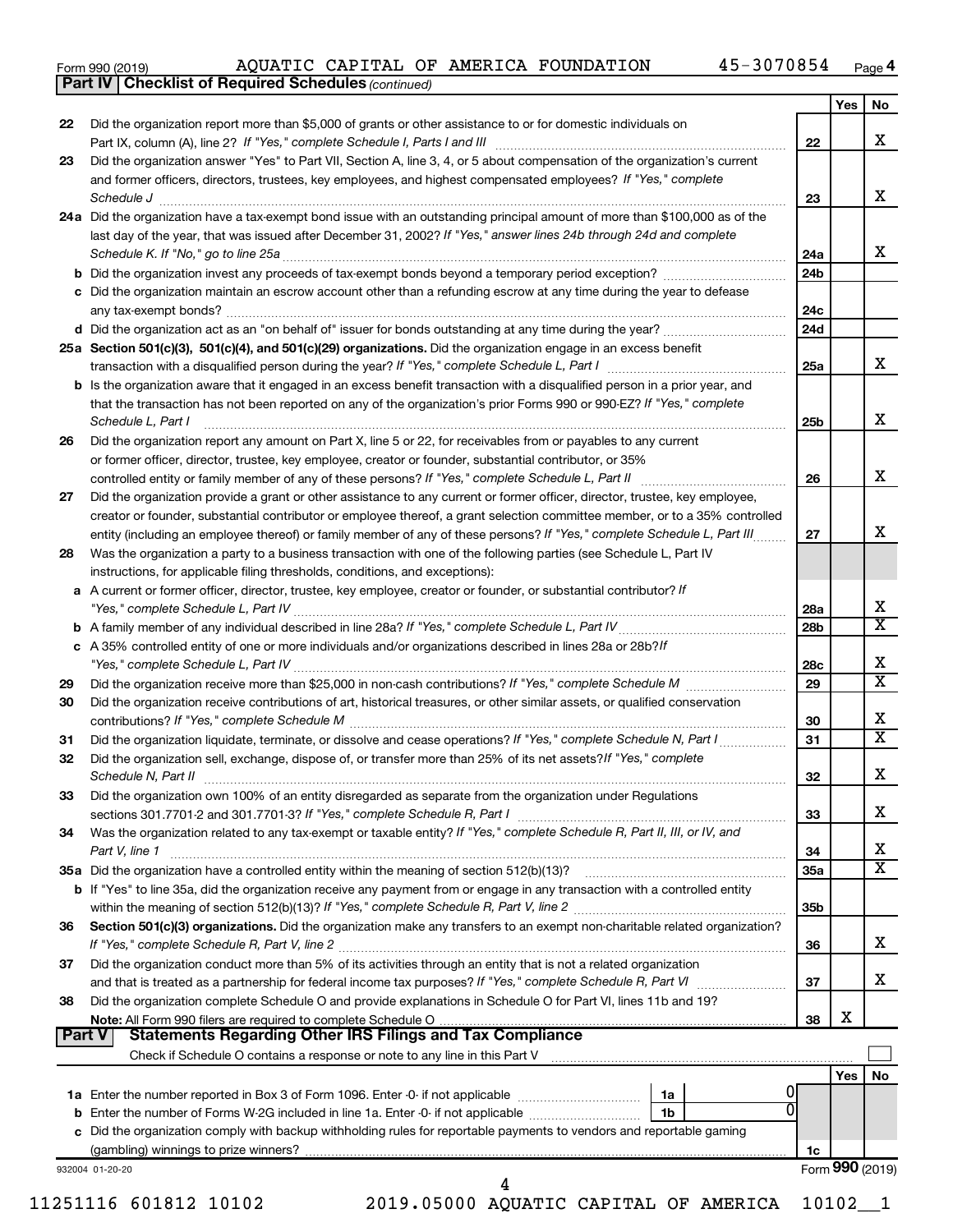| Form 990 (2019) |  |  | AQUATIC CAPITAL OF AMERICA FOUNDATION                                               | 45-3070854 | Page |
|-----------------|--|--|-------------------------------------------------------------------------------------|------------|------|
|                 |  |  | <b>Part V</b> Statements Regarding Other IRS Filings and Tax Compliance (continued) |            |      |

|    |                                                                                                                                                                                                                                                                             |                | Yes | No |  |  |  |
|----|-----------------------------------------------------------------------------------------------------------------------------------------------------------------------------------------------------------------------------------------------------------------------------|----------------|-----|----|--|--|--|
|    | <b>2a</b> Enter the number of employees reported on Form W-3, Transmittal of Wage and Tax Statements,                                                                                                                                                                       |                |     |    |  |  |  |
|    | 0l<br>filed for the calendar year ending with or within the year covered by this return<br>2a                                                                                                                                                                               |                |     |    |  |  |  |
|    |                                                                                                                                                                                                                                                                             | 2 <sub>b</sub> |     |    |  |  |  |
|    |                                                                                                                                                                                                                                                                             |                |     |    |  |  |  |
|    | 3a Did the organization have unrelated business gross income of \$1,000 or more during the year?                                                                                                                                                                            |                |     |    |  |  |  |
|    |                                                                                                                                                                                                                                                                             |                |     |    |  |  |  |
|    | 4a At any time during the calendar year, did the organization have an interest in, or a signature or other authority over, a                                                                                                                                                |                |     |    |  |  |  |
|    | financial account in a foreign country (such as a bank account, securities account, or other financial account)?                                                                                                                                                            |                |     |    |  |  |  |
|    | <b>b</b> If "Yes," enter the name of the foreign country $\blacktriangleright$                                                                                                                                                                                              |                |     |    |  |  |  |
|    | See instructions for filing requirements for FinCEN Form 114, Report of Foreign Bank and Financial Accounts (FBAR).                                                                                                                                                         |                |     |    |  |  |  |
| 5а |                                                                                                                                                                                                                                                                             | 5a             |     | х  |  |  |  |
| b  |                                                                                                                                                                                                                                                                             | 5 <sub>b</sub> |     | X  |  |  |  |
|    |                                                                                                                                                                                                                                                                             | 5 <sub>c</sub> |     |    |  |  |  |
|    | 6a Does the organization have annual gross receipts that are normally greater than \$100,000, and did the organization solicit                                                                                                                                              |                |     |    |  |  |  |
|    |                                                                                                                                                                                                                                                                             | 6а             |     | x  |  |  |  |
|    | <b>b</b> If "Yes," did the organization include with every solicitation an express statement that such contributions or gifts                                                                                                                                               |                |     |    |  |  |  |
|    | were not tax deductible?                                                                                                                                                                                                                                                    | 6b             |     |    |  |  |  |
| 7  | Organizations that may receive deductible contributions under section 170(c).                                                                                                                                                                                               |                |     |    |  |  |  |
| a  | Did the organization receive a payment in excess of \$75 made partly as a contribution and partly for goods and services provided to the payor?                                                                                                                             | 7a             |     | x. |  |  |  |
| b  | If "Yes," did the organization notify the donor of the value of the goods or services provided?                                                                                                                                                                             | 7b             |     |    |  |  |  |
|    | Did the organization sell, exchange, or otherwise dispose of tangible personal property for which it was required                                                                                                                                                           |                |     | x  |  |  |  |
|    |                                                                                                                                                                                                                                                                             | 7c             |     |    |  |  |  |
| d  | <b>7d</b>                                                                                                                                                                                                                                                                   | 7е             |     |    |  |  |  |
| е  | Did the organization receive any funds, directly or indirectly, to pay premiums on a personal benefit contract?                                                                                                                                                             |                |     |    |  |  |  |
|    | f                                                                                                                                                                                                                                                                           |                |     |    |  |  |  |
| h  | If the organization received a contribution of qualified intellectual property, did the organization file Form 8899 as required?<br>g<br>If the organization received a contribution of cars, boats, airplanes, or other vehicles, did the organization file a Form 1098-C? |                |     |    |  |  |  |
| 8  | Sponsoring organizations maintaining donor advised funds. Did a donor advised fund maintained by the                                                                                                                                                                        | 7h             |     |    |  |  |  |
|    | sponsoring organization have excess business holdings at any time during the year?                                                                                                                                                                                          | 8              |     |    |  |  |  |
| 9  | Sponsoring organizations maintaining donor advised funds.                                                                                                                                                                                                                   |                |     |    |  |  |  |
| а  | Did the sponsoring organization make any taxable distributions under section 4966?                                                                                                                                                                                          | 9а             |     |    |  |  |  |
| b  |                                                                                                                                                                                                                                                                             | 9b             |     |    |  |  |  |
| 10 | Section 501(c)(7) organizations. Enter:                                                                                                                                                                                                                                     |                |     |    |  |  |  |
| а  | 10a                                                                                                                                                                                                                                                                         |                |     |    |  |  |  |
|    | 10 <sub>b</sub><br>b Gross receipts, included on Form 990, Part VIII, line 12, for public use of club facilities                                                                                                                                                            |                |     |    |  |  |  |
| 11 | Section 501(c)(12) organizations. Enter:                                                                                                                                                                                                                                    |                |     |    |  |  |  |
|    | 11a                                                                                                                                                                                                                                                                         |                |     |    |  |  |  |
|    | <b>b</b> Gross income from other sources (Do not net amounts due or paid to other sources against                                                                                                                                                                           |                |     |    |  |  |  |
|    | 11b                                                                                                                                                                                                                                                                         |                |     |    |  |  |  |
|    | 12a Section 4947(a)(1) non-exempt charitable trusts. Is the organization filing Form 990 in lieu of Form 1041?                                                                                                                                                              | 12a            |     |    |  |  |  |
|    | 12b<br><b>b</b> If "Yes," enter the amount of tax-exempt interest received or accrued during the year                                                                                                                                                                       |                |     |    |  |  |  |
| 13 | Section 501(c)(29) qualified nonprofit health insurance issuers.                                                                                                                                                                                                            |                |     |    |  |  |  |
|    | a Is the organization licensed to issue qualified health plans in more than one state?                                                                                                                                                                                      | 13a            |     |    |  |  |  |
|    | Note: See the instructions for additional information the organization must report on Schedule O.                                                                                                                                                                           |                |     |    |  |  |  |
|    | <b>b</b> Enter the amount of reserves the organization is required to maintain by the states in which the                                                                                                                                                                   |                |     |    |  |  |  |
|    | 13b                                                                                                                                                                                                                                                                         |                |     |    |  |  |  |
|    | 13 <sub>c</sub>                                                                                                                                                                                                                                                             |                |     |    |  |  |  |
|    | 14a Did the organization receive any payments for indoor tanning services during the tax year?                                                                                                                                                                              | 14a            |     | х  |  |  |  |
|    | <b>b</b> If "Yes," has it filed a Form 720 to report these payments? If "No," provide an explanation on Schedule O                                                                                                                                                          | 14b            |     |    |  |  |  |
| 15 | Is the organization subject to the section 4960 tax on payment(s) of more than \$1,000,000 in remuneration or                                                                                                                                                               |                |     | х  |  |  |  |
|    | excess parachute payment(s) during the year?                                                                                                                                                                                                                                | 15             |     |    |  |  |  |
|    | If "Yes," see instructions and file Form 4720, Schedule N.                                                                                                                                                                                                                  |                |     | х  |  |  |  |
| 16 | Is the organization an educational institution subject to the section 4968 excise tax on net investment income?                                                                                                                                                             | 16             |     |    |  |  |  |
|    | If "Yes," complete Form 4720, Schedule O.                                                                                                                                                                                                                                   |                |     |    |  |  |  |

Form (2019) **990**

932005 01-20-20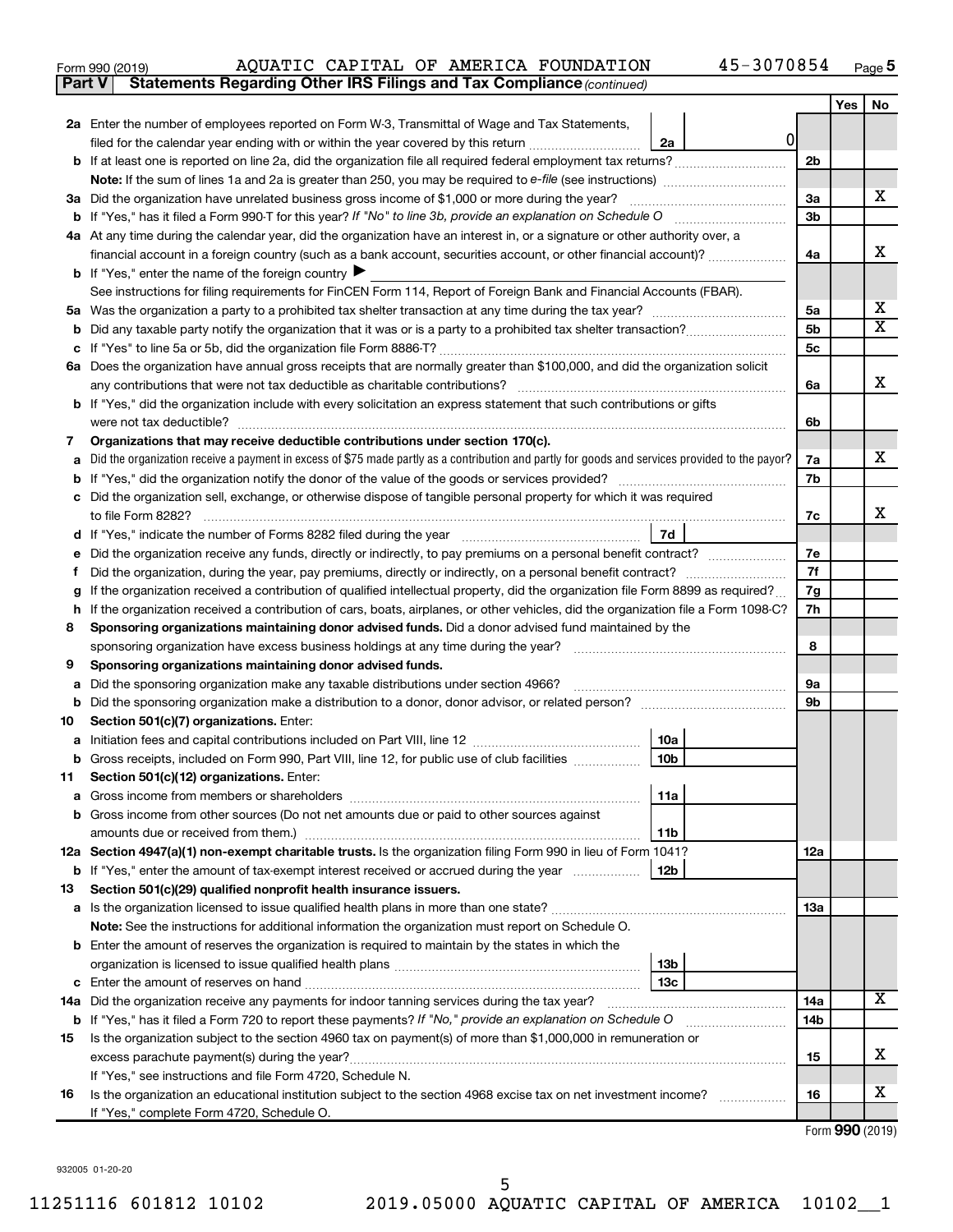| Form 990 (2019) |  |  |
|-----------------|--|--|
|-----------------|--|--|

Form 990 (2019) Page AQUATIC CAPITAL OF AMERICA FOUNDATION 45-3070854

**6**

**Part VI** Governance, Management, and Disclosure For each "Yes" response to lines 2 through 7b below, and for a "No" response *to line 8a, 8b, or 10b below, describe the circumstances, processes, or changes on Schedule O. See instructions.*

|     | Check if Schedule O contains a response or note to any line in this Part VI [1] [1] [1] [1] [1] [1] [1] [1] [1                                                                                                                |    |                 |                         | $\mathbf{X}$ |
|-----|-------------------------------------------------------------------------------------------------------------------------------------------------------------------------------------------------------------------------------|----|-----------------|-------------------------|--------------|
|     | <b>Section A. Governing Body and Management</b>                                                                                                                                                                               |    |                 |                         |              |
|     |                                                                                                                                                                                                                               |    |                 | Yes                     | No           |
|     | 1a Enter the number of voting members of the governing body at the end of the tax year                                                                                                                                        | 1a | 23              |                         |              |
|     | If there are material differences in voting rights among members of the governing body, or if the governing                                                                                                                   |    |                 |                         |              |
|     | body delegated broad authority to an executive committee or similar committee, explain on Schedule O.                                                                                                                         |    |                 |                         |              |
| b   | Enter the number of voting members included on line 1a, above, who are independent                                                                                                                                            | 1b | 23              |                         |              |
| 2   | Did any officer, director, trustee, or key employee have a family relationship or a business relationship with any other                                                                                                      |    |                 |                         |              |
|     | officer, director, trustee, or key employee?                                                                                                                                                                                  |    | $\mathbf{2}$    |                         |              |
| 3   | Did the organization delegate control over management duties customarily performed by or under the direct supervision                                                                                                         |    |                 |                         |              |
|     |                                                                                                                                                                                                                               |    | 3               |                         |              |
| 4   | Did the organization make any significant changes to its governing documents since the prior Form 990 was filed?                                                                                                              |    | 4               |                         |              |
| 5   |                                                                                                                                                                                                                               |    | 5               |                         |              |
| 6   |                                                                                                                                                                                                                               |    | 6               |                         |              |
| 7a  | Did the organization have members, stockholders, or other persons who had the power to elect or appoint one or                                                                                                                |    |                 |                         |              |
|     |                                                                                                                                                                                                                               |    | 7a              |                         |              |
|     |                                                                                                                                                                                                                               |    |                 |                         |              |
| b   | Are any governance decisions of the organization reserved to (or subject to approval by) members, stockholders, or                                                                                                            |    |                 |                         |              |
|     |                                                                                                                                                                                                                               |    | 7b              |                         |              |
| 8   | Did the organization contemporaneously document the meetings held or written actions undertaken during the year by the following:                                                                                             |    |                 |                         |              |
| а   |                                                                                                                                                                                                                               |    | 8а              | х                       |              |
| b   |                                                                                                                                                                                                                               |    | 8b              | $\overline{\textbf{x}}$ |              |
| 9   | Is there any officer, director, trustee, or key employee listed in Part VII, Section A, who cannot be reached at the                                                                                                          |    |                 |                         |              |
|     |                                                                                                                                                                                                                               |    | 9               |                         |              |
|     | <b>Section B. Policies</b> (This Section B requests information about policies not required by the Internal Revenue Code.)                                                                                                    |    |                 |                         |              |
|     |                                                                                                                                                                                                                               |    |                 | Yes                     |              |
|     |                                                                                                                                                                                                                               |    | 10a             |                         |              |
|     | <b>b</b> If "Yes," did the organization have written policies and procedures governing the activities of such chapters, affiliates,                                                                                           |    |                 |                         |              |
|     |                                                                                                                                                                                                                               |    | 10b             |                         |              |
|     | 11a Has the organization provided a complete copy of this Form 990 to all members of its governing body before filing the form?                                                                                               |    | 11a             | X                       |              |
|     | <b>b</b> Describe in Schedule O the process, if any, used by the organization to review this Form 990.                                                                                                                        |    |                 |                         |              |
| 12a |                                                                                                                                                                                                                               |    | 12a             | X                       |              |
| b   | Were officers, directors, or trustees, and key employees required to disclose annually interests that could give rise to conflicts?                                                                                           |    | 12 <sub>b</sub> |                         |              |
| с   | Did the organization regularly and consistently monitor and enforce compliance with the policy? If "Yes," describe                                                                                                            |    |                 |                         |              |
|     |                                                                                                                                                                                                                               |    | 12c             |                         |              |
| 13  |                                                                                                                                                                                                                               |    | 13              |                         |              |
|     | Did the organization have a written document retention and destruction policy? [11] manufaction manufaction in                                                                                                                |    | 14              | X                       |              |
| 14  |                                                                                                                                                                                                                               |    |                 |                         |              |
| 15  | Did the process for determining compensation of the following persons include a review and approval by independent                                                                                                            |    |                 |                         |              |
|     | persons, comparability data, and contemporaneous substantiation of the deliberation and decision?                                                                                                                             |    |                 |                         |              |
| а   | The organization's CEO, Executive Director, or top management official [111] [11] manument content of the organization's CEO, Executive Director, or top management official [11] manument content of the organization of the |    | 15a             |                         |              |
|     |                                                                                                                                                                                                                               |    | 15b             |                         |              |
|     | If "Yes" to line 15a or 15b, describe the process in Schedule O (see instructions).                                                                                                                                           |    |                 |                         |              |
|     | 16a Did the organization invest in, contribute assets to, or participate in a joint venture or similar arrangement with a                                                                                                     |    |                 |                         |              |
|     | taxable entity during the year?                                                                                                                                                                                               |    | 16a             |                         |              |
|     | b If "Yes," did the organization follow a written policy or procedure requiring the organization to evaluate its participation                                                                                                |    |                 |                         |              |
|     | in joint venture arrangements under applicable federal tax law, and take steps to safeguard the organization's                                                                                                                |    |                 |                         |              |
|     | exempt status with respect to such arrangements?                                                                                                                                                                              |    | 16b             |                         |              |
|     | <b>Section C. Disclosure</b>                                                                                                                                                                                                  |    |                 |                         |              |
| 17  | List the states with which a copy of this Form 990 is required to be filed $\blacktriangleright$ CA                                                                                                                           |    |                 |                         |              |
| 18  | Section 6104 requires an organization to make its Forms 1023 (1024 or 1024-A, if applicable), 990, and 990-T (Section 501(c)(3)s only) available                                                                              |    |                 |                         |              |
|     | for public inspection. Indicate how you made these available. Check all that apply.                                                                                                                                           |    |                 |                         |              |
|     | $\lfloor x \rfloor$ Upon request<br>Other (explain on Schedule O)<br>Another's website<br>Own website                                                                                                                         |    |                 |                         |              |
| 19  | Describe on Schedule O whether (and if so, how) the organization made its governing documents, conflict of interest policy, and financial                                                                                     |    |                 |                         |              |
|     | statements available to the public during the tax year.                                                                                                                                                                       |    |                 |                         |              |
|     | State the name, address, and telephone number of the person who possesses the organization's books and records                                                                                                                |    |                 |                         |              |
| 20  | CRISELL & ASSOCIATES - 562-595-0501                                                                                                                                                                                           |    |                 |                         |              |
|     | 2199 E. WILLOW STREET,<br>90755<br>SIGNAL HILL,<br>CA                                                                                                                                                                         |    |                 |                         |              |
|     |                                                                                                                                                                                                                               |    |                 |                         |              |
|     | 932006 01-20-20                                                                                                                                                                                                               |    |                 | Form 990 (2019)         |              |
|     | 6                                                                                                                                                                                                                             |    |                 |                         |              |
|     | 11251116 601812 10102<br>2019.05000 AQUATIC CAPITAL OF AMERICA                                                                                                                                                                |    |                 | $10102 - 1$             |              |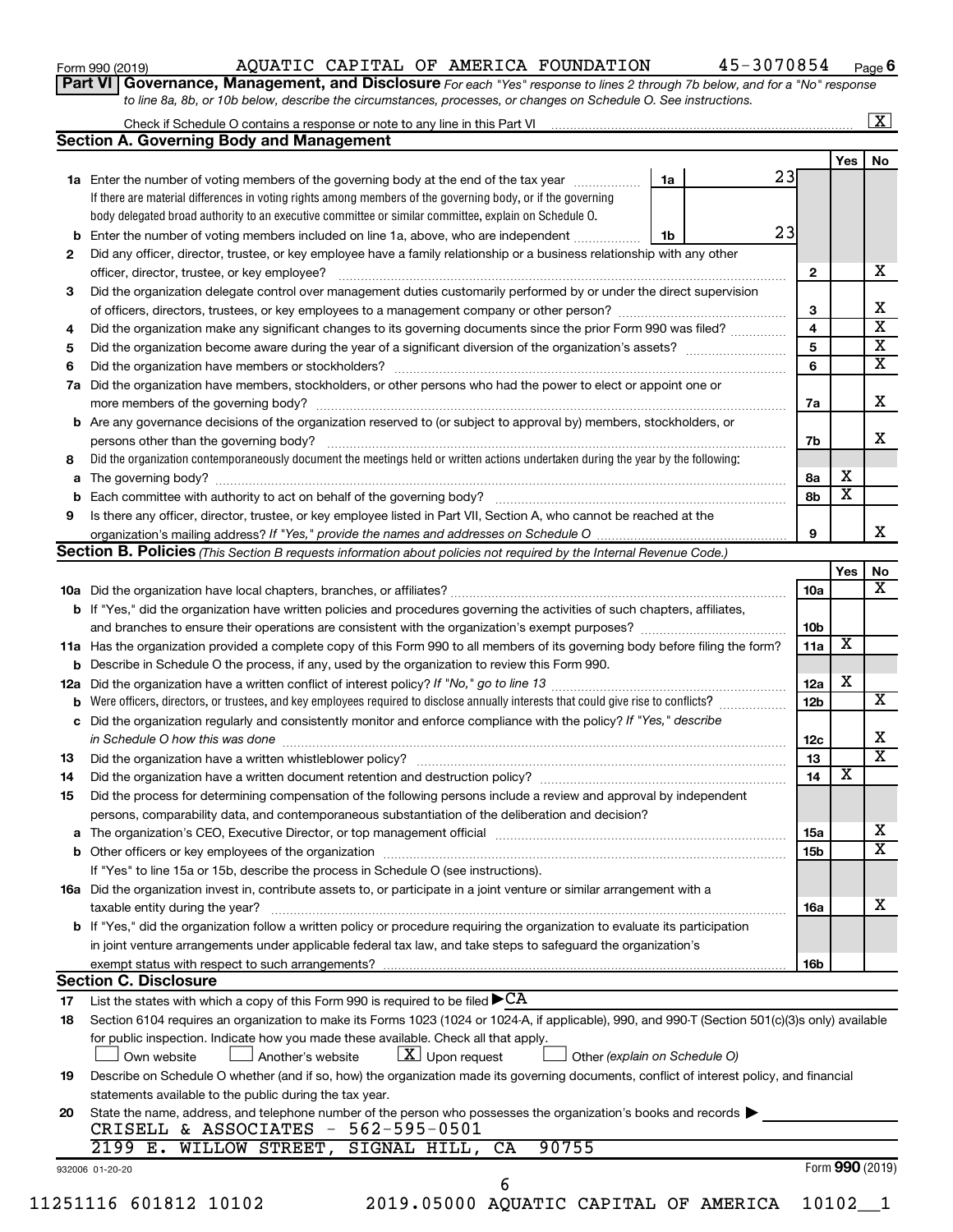$\Box$ 

|  | Part VII Compensation of Officers, Directors, Trustees, Key Employees, Highest Compensated |  |  |  |
|--|--------------------------------------------------------------------------------------------|--|--|--|
|  | <b>Employees, and Independent Contractors</b>                                              |  |  |  |

Check if Schedule O contains a response or note to any line in this Part VII

**Section A. Officers, Directors, Trustees, Key Employees, and Highest Compensated Employees**

**1a**  Complete this table for all persons required to be listed. Report compensation for the calendar year ending with or within the organization's tax year.  $\bullet$  List all of the organization's current officers, directors, trustees (whether individuals or organizations), regardless of amount of compensation.

Enter -0- in columns (D), (E), and (F) if no compensation was paid.

**•** List all of the organization's current key employees, if any. See instructions for definition of "key employee."

• List the organization's five *current* highest compensated employees (other than an officer, director, trustee, or key employee) who received reportable compensation (Box 5 of Form W-2 and/or Box 7 of Form 1099-MISC) of more than \$100,000 from the organization and any related organizations.

 $\bullet$  List all of the organization's former officers, key employees, and highest compensated employees who received more than \$100,000 of reportable compensation from the organization and any related organizations.

**•** List all of the organization's former directors or trustees that received, in the capacity as a former director or trustee of the organization, more than \$10,000 of reportable compensation from the organization and any related organizations.

See instructions for the order in which to list the persons above.

 $\boxed{\textbf{X}}$  Check this box if neither the organization nor any related organization compensated any current officer, director, or trustee.

| (A)                | (B)                      |                                |                                                                  |             | (C)          |                                   |        | (D)             | (E)             | (F)                         |
|--------------------|--------------------------|--------------------------------|------------------------------------------------------------------|-------------|--------------|-----------------------------------|--------|-----------------|-----------------|-----------------------------|
| Name and title     | Average                  |                                | (do not check more than one                                      | Position    |              |                                   |        | Reportable      | Reportable      | Estimated                   |
|                    | hours per                |                                | box, unless person is both an<br>officer and a director/trustee) |             |              |                                   |        | compensation    | compensation    | amount of                   |
|                    | week                     |                                |                                                                  |             |              |                                   |        | from            | from related    | other                       |
|                    | (list any                |                                |                                                                  |             |              |                                   |        | the             | organizations   | compensation                |
|                    | hours for                |                                |                                                                  |             |              |                                   |        | organization    | (W-2/1099-MISC) | from the                    |
|                    | related<br>organizations |                                |                                                                  |             |              |                                   |        | (W-2/1099-MISC) |                 | organization<br>and related |
|                    | below                    |                                |                                                                  |             |              |                                   |        |                 |                 | organizations               |
|                    | line)                    | Individual trustee or director | Institutional trustee                                            | Officer     | Key employee | Highest compensated<br>  employee | Former |                 |                 |                             |
| (1) RICHARD FOSTER | 5.00                     |                                |                                                                  |             |              |                                   |        |                 |                 |                             |
| PRESIDENT          |                          | $\rm X$                        |                                                                  | $\mathbf X$ |              |                                   |        | $\mathbf 0$ .   | $\mathbf 0$ .   | $\mathbf 0$ .               |
| (2) ANDREW BARBER  | 2.00                     |                                |                                                                  |             |              |                                   |        |                 |                 |                             |
| TREASURER          |                          | $\mathbf X$                    |                                                                  | $\mathbf X$ |              |                                   |        | 0.              | 0.              | $\mathbf 0$ .               |
| (3) LUCY JOHNSON   | 5.00                     |                                |                                                                  |             |              |                                   |        |                 |                 |                             |
| VICE PRESIDENT     |                          | $\mathbf X$                    |                                                                  | $\mathbf X$ |              |                                   |        | $\mathbf 0$ .   | $\mathbf 0$ .   | $\mathbf 0$ .               |
| (4) PARKS WESSON   | 5.00                     |                                |                                                                  |             |              |                                   |        |                 |                 |                             |
| <b>SECRETARY</b>   |                          | $\mathbf X$                    |                                                                  | $\mathbf X$ |              |                                   |        | 0.              | 0.              | $\mathbf 0$ .               |
| (5) KIM ONISKO     | 1.00                     |                                |                                                                  |             |              |                                   |        |                 |                 |                             |
| ASST TREASURER     |                          | $\mathbf X$                    |                                                                  | $\mathbf X$ |              |                                   |        | $\mathbf 0$     | 0.              | $\mathbf 0$ .               |
|                    |                          |                                |                                                                  |             |              |                                   |        |                 |                 |                             |
|                    |                          |                                |                                                                  |             |              |                                   |        |                 |                 |                             |
|                    |                          |                                |                                                                  |             |              |                                   |        |                 |                 |                             |
|                    |                          |                                |                                                                  |             |              |                                   |        |                 |                 |                             |
|                    |                          |                                |                                                                  |             |              |                                   |        |                 |                 |                             |
|                    |                          |                                |                                                                  |             |              |                                   |        |                 |                 |                             |
|                    |                          |                                |                                                                  |             |              |                                   |        |                 |                 |                             |
|                    |                          |                                |                                                                  |             |              |                                   |        |                 |                 |                             |
|                    |                          |                                |                                                                  |             |              |                                   |        |                 |                 |                             |
|                    |                          |                                |                                                                  |             |              |                                   |        |                 |                 |                             |
|                    |                          |                                |                                                                  |             |              |                                   |        |                 |                 |                             |
|                    |                          |                                |                                                                  |             |              |                                   |        |                 |                 |                             |
|                    |                          |                                |                                                                  |             |              |                                   |        |                 |                 |                             |
|                    |                          |                                |                                                                  |             |              |                                   |        |                 |                 |                             |
|                    |                          |                                |                                                                  |             |              |                                   |        |                 |                 |                             |
|                    |                          |                                |                                                                  |             |              |                                   |        |                 |                 |                             |
|                    |                          |                                |                                                                  |             |              |                                   |        |                 |                 |                             |
|                    |                          |                                |                                                                  |             |              |                                   |        |                 |                 |                             |
|                    |                          |                                |                                                                  |             |              |                                   |        |                 |                 |                             |
|                    |                          |                                |                                                                  |             |              |                                   |        |                 |                 |                             |
|                    |                          |                                |                                                                  |             |              |                                   |        |                 |                 |                             |
|                    |                          |                                |                                                                  |             |              |                                   |        |                 |                 |                             |
|                    |                          |                                |                                                                  |             |              |                                   |        |                 |                 |                             |
|                    |                          |                                |                                                                  |             |              |                                   |        |                 |                 | $000 \approx 1$             |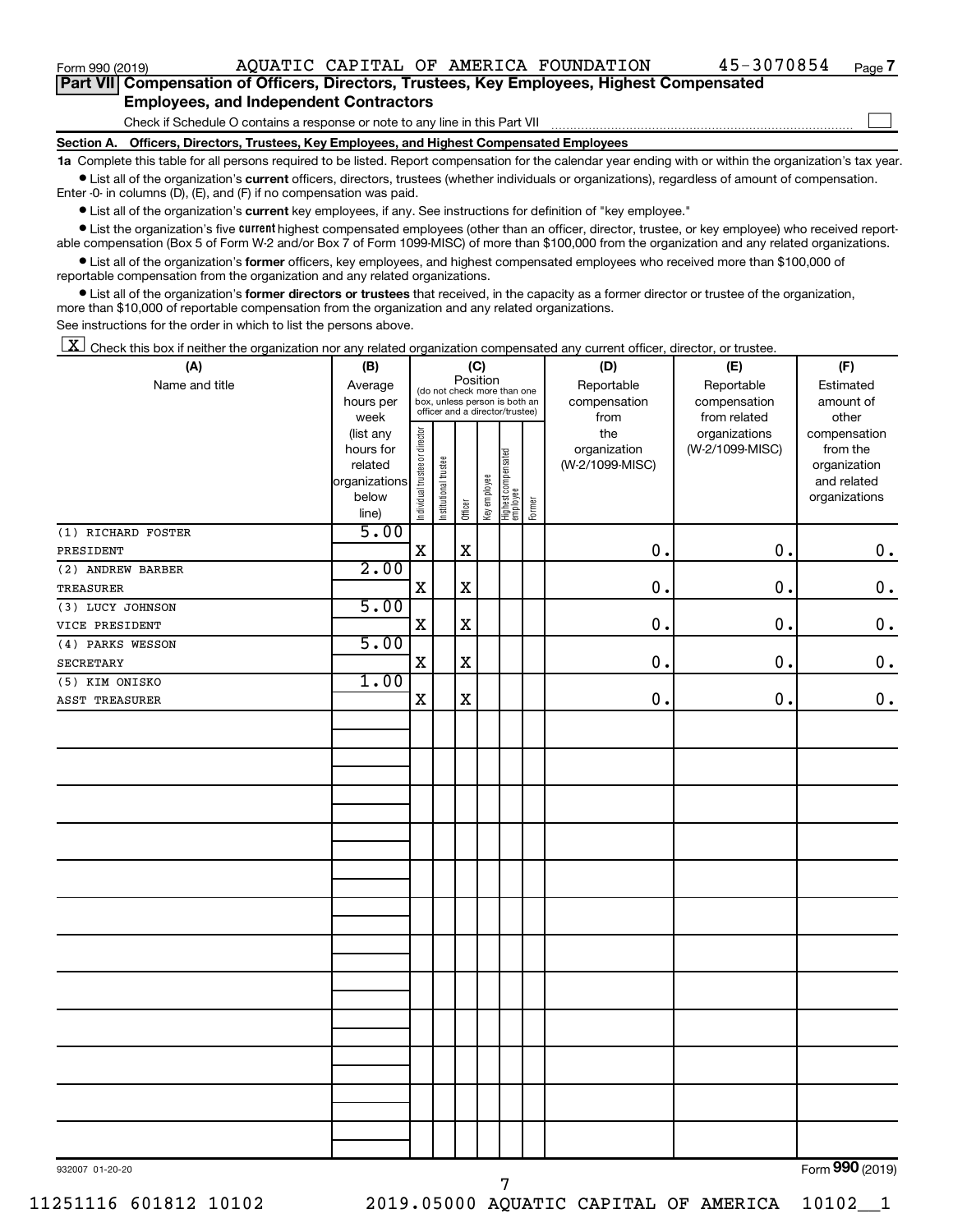|                 | Form 990 (2019)                                                                                                                                                                                                                                        |                                  |                                                                       |                                |                       |                 |              |                                                                                                 |        | AQUATIC CAPITAL OF AMERICA FOUNDATION                                                                  | 45-3070854                                        |                        |                     |                                                                          | Page 8                 |
|-----------------|--------------------------------------------------------------------------------------------------------------------------------------------------------------------------------------------------------------------------------------------------------|----------------------------------|-----------------------------------------------------------------------|--------------------------------|-----------------------|-----------------|--------------|-------------------------------------------------------------------------------------------------|--------|--------------------------------------------------------------------------------------------------------|---------------------------------------------------|------------------------|---------------------|--------------------------------------------------------------------------|------------------------|
| <b>Part VII</b> |                                                                                                                                                                                                                                                        |                                  |                                                                       |                                |                       |                 |              |                                                                                                 |        | Section A. Officers, Directors, Trustees, Key Employees, and Highest Compensated Employees (continued) |                                                   |                        |                     |                                                                          |                        |
|                 | (A)<br>Name and title                                                                                                                                                                                                                                  |                                  | (B)<br>Average<br>hours per<br>week                                   |                                |                       | (C)<br>Position |              | (do not check more than one<br>box, unless person is both an<br>officer and a director/trustee) |        | (D)<br>Reportable<br>compensation<br>from                                                              | (E)<br>Reportable<br>compensation<br>from related |                        |                     | (F)<br>Estimated<br>amount of<br>other                                   |                        |
|                 |                                                                                                                                                                                                                                                        |                                  | (list any<br>hours for<br>related<br> organizations<br>below<br>line) | Individual trustee or director | Institutional trustee | Officer         | Key employee | Highest compensated<br>  employee                                                               | Former | the<br>organization<br>(W-2/1099-MISC)                                                                 | organizations<br>(W-2/1099-MISC)                  |                        |                     | compensation<br>from the<br>organization<br>and related<br>organizations |                        |
|                 |                                                                                                                                                                                                                                                        |                                  |                                                                       |                                |                       |                 |              |                                                                                                 |        |                                                                                                        |                                                   |                        |                     |                                                                          |                        |
|                 |                                                                                                                                                                                                                                                        |                                  |                                                                       |                                |                       |                 |              |                                                                                                 |        |                                                                                                        |                                                   |                        |                     |                                                                          |                        |
|                 |                                                                                                                                                                                                                                                        |                                  |                                                                       |                                |                       |                 |              |                                                                                                 |        |                                                                                                        |                                                   |                        |                     |                                                                          |                        |
|                 |                                                                                                                                                                                                                                                        |                                  |                                                                       |                                |                       |                 |              |                                                                                                 |        |                                                                                                        |                                                   |                        |                     |                                                                          |                        |
|                 |                                                                                                                                                                                                                                                        |                                  |                                                                       |                                |                       |                 |              |                                                                                                 |        |                                                                                                        |                                                   |                        |                     |                                                                          |                        |
|                 |                                                                                                                                                                                                                                                        |                                  |                                                                       |                                |                       |                 |              |                                                                                                 |        |                                                                                                        |                                                   |                        |                     |                                                                          |                        |
|                 |                                                                                                                                                                                                                                                        |                                  |                                                                       |                                |                       |                 |              |                                                                                                 |        |                                                                                                        |                                                   |                        |                     |                                                                          |                        |
|                 | 1b Subtotal                                                                                                                                                                                                                                            |                                  |                                                                       |                                |                       |                 |              |                                                                                                 |        | 0.                                                                                                     |                                                   | О.                     |                     |                                                                          | $0$ .                  |
|                 |                                                                                                                                                                                                                                                        |                                  |                                                                       |                                |                       |                 |              |                                                                                                 |        | $\overline{\mathbf{0}}$ .<br>0                                                                         |                                                   | σ.<br>$\overline{0}$ . |                     |                                                                          | $\overline{0}$ .<br>σ. |
| 2               | Total number of individuals (including but not limited to those listed above) who received more than \$100,000 of reportable<br>compensation from the organization                                                                                     |                                  |                                                                       |                                |                       |                 |              |                                                                                                 |        |                                                                                                        |                                                   |                        |                     |                                                                          | 0                      |
| 3               | Did the organization list any former officer, director, trustee, key employee, or highest compensated employee on                                                                                                                                      |                                  |                                                                       |                                |                       |                 |              |                                                                                                 |        |                                                                                                        |                                                   |                        |                     | Yes                                                                      | <b>No</b>              |
|                 | For any individual listed on line 1a, is the sum of reportable compensation and other compensation from the organization<br>and related organizations greater than \$150,000? If "Yes," complete Schedule J for such individual                        |                                  |                                                                       |                                |                       |                 |              |                                                                                                 |        |                                                                                                        |                                                   |                        | 3                   |                                                                          | х<br>х                 |
| 5               | Did any person listed on line 1a receive or accrue compensation from any unrelated organization or individual for services<br>rendered to the organization? If "Yes," complete Schedule J for such person                                              |                                  |                                                                       |                                |                       |                 |              |                                                                                                 |        |                                                                                                        |                                                   |                        | 4<br>5              |                                                                          | x                      |
|                 | <b>Section B. Independent Contractors</b>                                                                                                                                                                                                              |                                  |                                                                       |                                |                       |                 |              |                                                                                                 |        |                                                                                                        |                                                   |                        |                     |                                                                          |                        |
| 1               | Complete this table for your five highest compensated independent contractors that received more than \$100,000 of compensation from<br>the organization. Report compensation for the calendar year ending with or within the organization's tax year. |                                  |                                                                       |                                |                       |                 |              |                                                                                                 |        |                                                                                                        |                                                   |                        |                     |                                                                          |                        |
|                 |                                                                                                                                                                                                                                                        | (A)<br>Name and business address |                                                                       |                                | <b>NONE</b>           |                 |              |                                                                                                 |        | (B)<br>Description of services                                                                         |                                                   |                        | (C)<br>Compensation |                                                                          |                        |
|                 |                                                                                                                                                                                                                                                        |                                  |                                                                       |                                |                       |                 |              |                                                                                                 |        |                                                                                                        |                                                   |                        |                     |                                                                          |                        |
|                 |                                                                                                                                                                                                                                                        |                                  |                                                                       |                                |                       |                 |              |                                                                                                 |        |                                                                                                        |                                                   |                        |                     |                                                                          |                        |
|                 |                                                                                                                                                                                                                                                        |                                  |                                                                       |                                |                       |                 |              |                                                                                                 |        |                                                                                                        |                                                   |                        |                     |                                                                          |                        |
|                 |                                                                                                                                                                                                                                                        |                                  |                                                                       |                                |                       |                 |              |                                                                                                 |        |                                                                                                        |                                                   |                        |                     |                                                                          |                        |
| 2               | Total number of independent contractors (including but not limited to those listed above) who received more than<br>\$100,000 of compensation from the organization                                                                                    |                                  |                                                                       |                                |                       |                 |              | 0                                                                                               |        |                                                                                                        |                                                   |                        |                     |                                                                          |                        |
|                 |                                                                                                                                                                                                                                                        |                                  |                                                                       |                                |                       |                 |              |                                                                                                 |        |                                                                                                        |                                                   |                        | Form 990 (2019)     |                                                                          |                        |

932008 01-20-20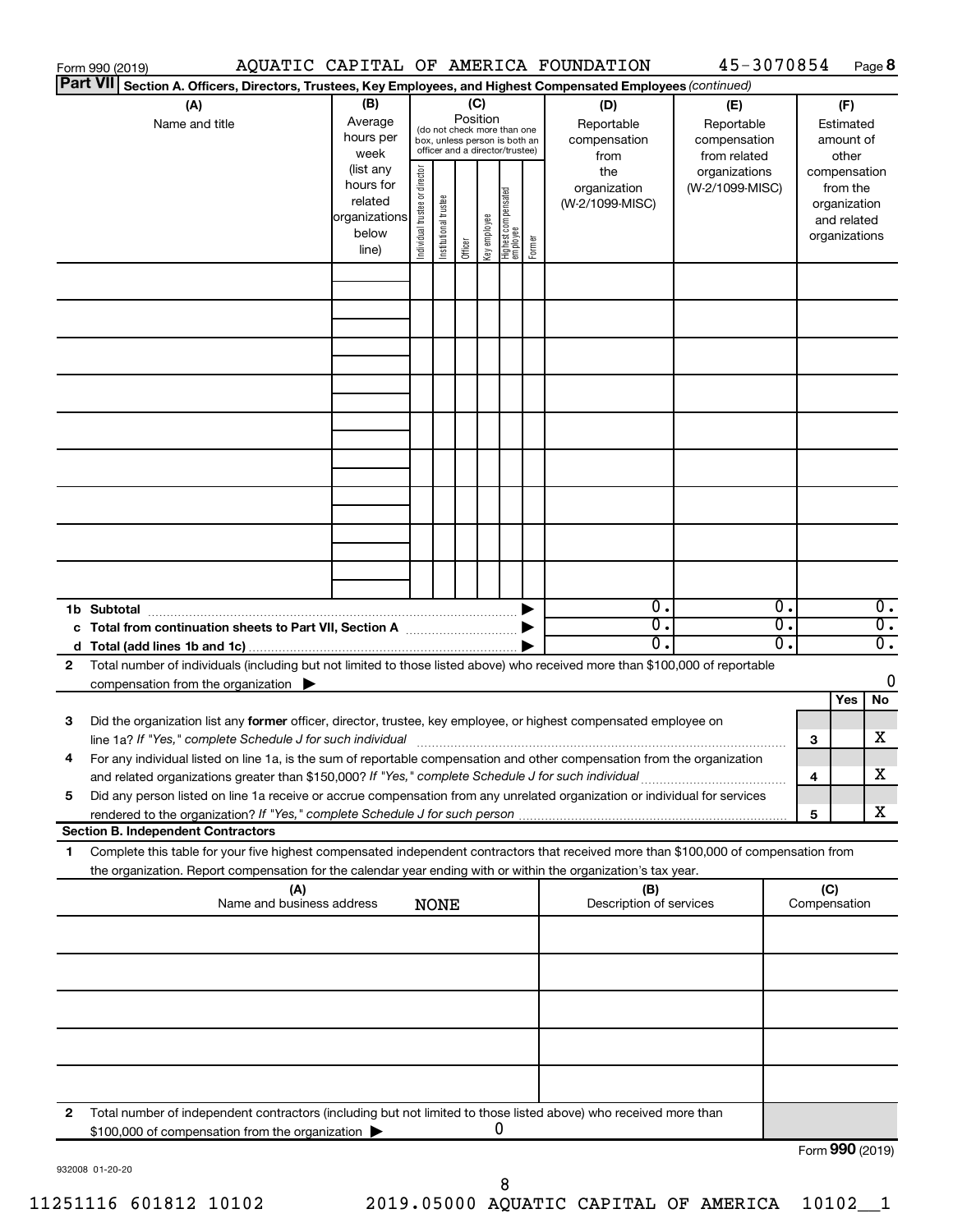|                                                           |      |    | Form 990 (2019)                                                                                                       |    |                |            |                      | AQUATIC CAPITAL OF AMERICA FOUNDATION |                   | 45-3070854       | Page 9                               |
|-----------------------------------------------------------|------|----|-----------------------------------------------------------------------------------------------------------------------|----|----------------|------------|----------------------|---------------------------------------|-------------------|------------------|--------------------------------------|
| <b>Part VIII</b>                                          |      |    | <b>Statement of Revenue</b>                                                                                           |    |                |            |                      |                                       |                   |                  |                                      |
|                                                           |      |    |                                                                                                                       |    |                |            |                      | (A)                                   | (B)               | $\overline{C}$   | (D)                                  |
|                                                           |      |    |                                                                                                                       |    |                |            |                      | Total revenue                         | Related or exempt | Unrelated        | Revenue excluded                     |
|                                                           |      |    |                                                                                                                       |    |                |            |                      |                                       | function revenue  | business revenue | from tax under<br>sections 512 - 514 |
|                                                           |      |    | 1 a Federated campaigns                                                                                               |    | 1a             |            |                      |                                       |                   |                  |                                      |
|                                                           |      |    | <b>b</b> Membership dues                                                                                              |    | 1 <sub>b</sub> |            |                      |                                       |                   |                  |                                      |
|                                                           |      |    | c Fundraising events                                                                                                  |    | 1c             |            |                      |                                       |                   |                  |                                      |
| Contributions, Gifts, Grants<br>and Other Similar Amounts |      |    | d Related organizations                                                                                               |    | 1d             |            |                      |                                       |                   |                  |                                      |
|                                                           |      |    | e Government grants (contributions)                                                                                   |    | 1e             |            |                      |                                       |                   |                  |                                      |
|                                                           |      |    | f All other contributions, gifts, grants, and                                                                         |    |                |            |                      |                                       |                   |                  |                                      |
|                                                           |      |    | similar amounts not included above                                                                                    |    | 1f             |            | 44,864.              |                                       |                   |                  |                                      |
|                                                           |      |    | g Noncash contributions included in lines 1a-1f                                                                       |    | $1g$ \$        |            |                      |                                       |                   |                  |                                      |
|                                                           |      |    |                                                                                                                       |    |                |            |                      | 44,864.                               |                   |                  |                                      |
|                                                           |      |    |                                                                                                                       |    |                |            | <b>Business Code</b> |                                       |                   |                  |                                      |
|                                                           |      | 2a | the contract of the contract of the contract of the contract of the                                                   |    |                |            |                      |                                       |                   |                  |                                      |
|                                                           |      | b  | <u> 1980 - Johann John Stein, mars an deus Amerikaansk kommunister (</u>                                              |    |                |            |                      |                                       |                   |                  |                                      |
|                                                           |      | с  | <u> 1980 - Johann John Stein, markin fizik eta idazlearia (h. 1980).</u>                                              |    |                |            |                      |                                       |                   |                  |                                      |
|                                                           |      | d  | <u> 1980 - Johann Barn, mars an t-Amerikaansk politiker (</u>                                                         |    |                |            |                      |                                       |                   |                  |                                      |
| Program Service<br>Revenue                                |      | е  |                                                                                                                       |    |                |            |                      |                                       |                   |                  |                                      |
|                                                           |      | f  |                                                                                                                       |    |                |            |                      |                                       |                   |                  |                                      |
|                                                           | 3    | a  | Investment income (including dividends, interest, and                                                                 |    |                |            |                      |                                       |                   |                  |                                      |
|                                                           |      |    |                                                                                                                       |    |                |            | ▶                    |                                       |                   |                  |                                      |
|                                                           | 4    |    | Income from investment of tax-exempt bond proceeds                                                                    |    |                |            |                      |                                       |                   |                  |                                      |
|                                                           | 5    |    |                                                                                                                       |    |                |            |                      |                                       |                   |                  |                                      |
|                                                           |      |    |                                                                                                                       |    | $(i)$ Real     |            | (ii) Personal        |                                       |                   |                  |                                      |
|                                                           |      |    | 6 a Gross rents                                                                                                       | 6a |                |            |                      |                                       |                   |                  |                                      |
|                                                           |      |    | <b>b</b> Less: rental expenses $\ldots$                                                                               | 6b |                |            |                      |                                       |                   |                  |                                      |
|                                                           |      | c  | Rental income or (loss)                                                                                               | 6c |                |            |                      |                                       |                   |                  |                                      |
|                                                           |      |    | d Net rental income or (loss)                                                                                         |    |                |            |                      |                                       |                   |                  |                                      |
|                                                           |      |    | 7 a Gross amount from sales of                                                                                        |    | (i) Securities |            | (ii) Other           |                                       |                   |                  |                                      |
|                                                           |      |    | assets other than inventory                                                                                           | 7a |                |            |                      |                                       |                   |                  |                                      |
|                                                           |      |    | <b>b</b> Less: cost or other basis                                                                                    |    |                |            |                      |                                       |                   |                  |                                      |
| venue                                                     |      |    | and sales expenses                                                                                                    | 7b |                |            |                      |                                       |                   |                  |                                      |
|                                                           |      |    | c Gain or (loss)                                                                                                      | 7c |                |            |                      |                                       |                   |                  |                                      |
| Œ                                                         |      |    |                                                                                                                       |    |                |            |                      |                                       |                   |                  |                                      |
| Other                                                     |      |    | 8 a Gross income from fundraising events (not                                                                         |    |                |            |                      |                                       |                   |                  |                                      |
|                                                           |      |    |                                                                                                                       |    |                |            |                      |                                       |                   |                  |                                      |
|                                                           |      |    | contributions reported on line 1c). See                                                                               |    |                |            |                      |                                       |                   |                  |                                      |
|                                                           |      |    |                                                                                                                       |    |                |            |                      |                                       |                   |                  |                                      |
|                                                           |      |    | b Less: direct expenses<br>c Net income or (loss) from fundraising events                                             |    |                | l 8b       |                      |                                       |                   |                  |                                      |
|                                                           |      |    | 9 a Gross income from gaming activities. See                                                                          |    |                |            |                      |                                       |                   |                  |                                      |
|                                                           |      |    |                                                                                                                       |    |                | 9a         |                      |                                       |                   |                  |                                      |
|                                                           |      |    |                                                                                                                       |    |                | l 9b       |                      |                                       |                   |                  |                                      |
|                                                           |      |    | c Net income or (loss) from gaming activities                                                                         |    |                |            |                      |                                       |                   |                  |                                      |
|                                                           |      |    | 10 a Gross sales of inventory, less returns                                                                           |    |                |            |                      |                                       |                   |                  |                                      |
|                                                           |      |    |                                                                                                                       |    |                | <b>10a</b> |                      |                                       |                   |                  |                                      |
|                                                           |      |    | <b>b</b> Less: cost of goods sold                                                                                     |    |                | l10bl      |                      |                                       |                   |                  |                                      |
|                                                           |      |    | c Net income or (loss) from sales of inventory                                                                        |    |                |            |                      |                                       |                   |                  |                                      |
|                                                           |      |    |                                                                                                                       |    |                |            | <b>Business Code</b> |                                       |                   |                  |                                      |
| Miscellaneous<br>Revenue                                  | 11 a |    | the control of the control of the control of the control of the control of                                            |    |                |            |                      |                                       |                   |                  |                                      |
|                                                           |      | b  | <u> 1989 - Johann Barbara, martin amerikan ba</u>                                                                     |    |                |            |                      |                                       |                   |                  |                                      |
|                                                           |      | с  | <u> 1989 - John Harry Harry Harry Harry Harry Harry Harry Harry Harry Harry Harry Harry Harry Harry Harry Harry H</u> |    |                |            |                      |                                       |                   |                  |                                      |
|                                                           |      |    |                                                                                                                       |    |                |            |                      |                                       |                   |                  |                                      |
|                                                           |      |    |                                                                                                                       |    |                |            | ▶                    |                                       |                   |                  |                                      |
|                                                           | 12   |    |                                                                                                                       |    |                |            |                      | 44,864.                               | $\overline{0}$ .  | 0.               | 0.<br>Form 990 (2019)                |
| 932009 01-20-20                                           |      |    |                                                                                                                       |    |                |            |                      |                                       |                   |                  |                                      |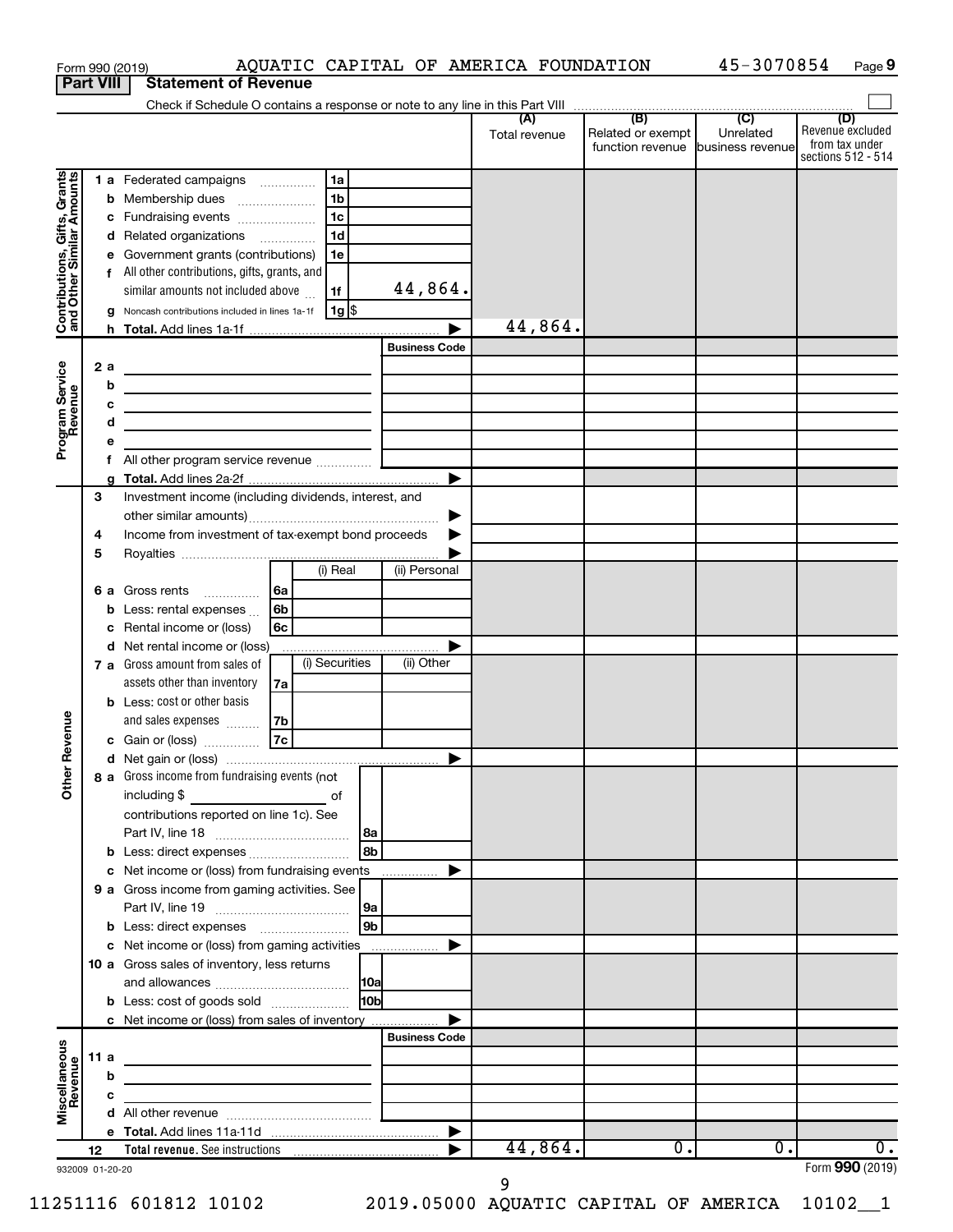|  | Form 990 (2019) |  |
|--|-----------------|--|
|  |                 |  |

## Form 990 (2019) Page AQUATIC CAPITAL OF AMERICA FOUNDATION 45-3070854 **Part IX Statement of Functional Expenses**

|    | Section 501(c)(3) and 501(c)(4) organizations must complete all columns. All other organizations must complete column (A).                                                                                 |                |                             |                                    |                         |
|----|------------------------------------------------------------------------------------------------------------------------------------------------------------------------------------------------------------|----------------|-----------------------------|------------------------------------|-------------------------|
|    |                                                                                                                                                                                                            | (A)            | (B)                         | (C)                                | (D)                     |
|    | Do not include amounts reported on lines 6b,<br>7b, 8b, 9b, and 10b of Part VIII.                                                                                                                          | Total expenses | Program service<br>expenses | Management and<br>general expenses | Fundraising<br>expenses |
| 1. | Grants and other assistance to domestic organizations                                                                                                                                                      |                |                             |                                    |                         |
|    | and domestic governments. See Part IV, line 21                                                                                                                                                             |                |                             |                                    |                         |
| 2  | Grants and other assistance to domestic                                                                                                                                                                    |                |                             |                                    |                         |
|    | individuals. See Part IV, line 22                                                                                                                                                                          |                |                             |                                    |                         |
| 3  | Grants and other assistance to foreign                                                                                                                                                                     |                |                             |                                    |                         |
|    | organizations, foreign governments, and foreign                                                                                                                                                            |                |                             |                                    |                         |
|    | individuals. See Part IV, lines 15 and 16                                                                                                                                                                  |                |                             |                                    |                         |
| 4  | Benefits paid to or for members                                                                                                                                                                            |                |                             |                                    |                         |
| 5  | Compensation of current officers, directors,                                                                                                                                                               |                |                             |                                    |                         |
|    |                                                                                                                                                                                                            |                |                             |                                    |                         |
| 6  | Compensation not included above to disqualified                                                                                                                                                            |                |                             |                                    |                         |
|    | persons (as defined under section $4958(f)(1)$ ) and                                                                                                                                                       |                |                             |                                    |                         |
|    | persons described in section 4958(c)(3)(B)                                                                                                                                                                 |                |                             |                                    |                         |
| 7  |                                                                                                                                                                                                            |                |                             |                                    |                         |
| 8  | Pension plan accruals and contributions (include                                                                                                                                                           |                |                             |                                    |                         |
|    | section 401(k) and 403(b) employer contributions)                                                                                                                                                          |                |                             |                                    |                         |
| 9  |                                                                                                                                                                                                            |                |                             |                                    |                         |
| 10 |                                                                                                                                                                                                            |                |                             |                                    |                         |
| 11 | Fees for services (nonemployees):                                                                                                                                                                          |                |                             |                                    |                         |
| а  |                                                                                                                                                                                                            |                |                             |                                    |                         |
| b  |                                                                                                                                                                                                            |                |                             |                                    |                         |
| с  |                                                                                                                                                                                                            |                |                             |                                    |                         |
| d  |                                                                                                                                                                                                            |                |                             |                                    |                         |
|    | Professional fundraising services. See Part IV, line 17                                                                                                                                                    |                |                             |                                    |                         |
| f  | Investment management fees                                                                                                                                                                                 |                |                             |                                    |                         |
| g  | Other. (If line 11g amount exceeds 10% of line 25,                                                                                                                                                         |                |                             |                                    |                         |
|    | column (A) amount, list line 11g expenses on Sch 0.)                                                                                                                                                       | 3.             |                             | 3.                                 |                         |
| 12 |                                                                                                                                                                                                            | 860.           |                             | 860.                               |                         |
| 13 |                                                                                                                                                                                                            | 977.           |                             | 977.                               |                         |
| 14 |                                                                                                                                                                                                            |                |                             |                                    |                         |
| 15 |                                                                                                                                                                                                            |                |                             |                                    |                         |
| 16 |                                                                                                                                                                                                            |                |                             |                                    |                         |
| 17 |                                                                                                                                                                                                            |                |                             |                                    |                         |
|    | Payments of travel or entertainment expenses                                                                                                                                                               |                |                             |                                    |                         |
|    | for any federal, state, or local public officials                                                                                                                                                          |                |                             |                                    |                         |
| 19 | Conferences, conventions, and meetings                                                                                                                                                                     |                |                             |                                    |                         |
| 20 | Interest                                                                                                                                                                                                   |                |                             |                                    |                         |
| 21 |                                                                                                                                                                                                            |                |                             |                                    |                         |
| 22 | Depreciation, depletion, and amortization                                                                                                                                                                  |                |                             |                                    |                         |
| 23 | Insurance                                                                                                                                                                                                  | 2,663.         |                             | 2,663.                             |                         |
| 24 | Other expenses. Itemize expenses not covered<br>above (List miscellaneous expenses on line 24e. If<br>line 24e amount exceeds 10% of line 25, column (A)<br>amount, list line 24e expenses on Schedule O.) |                |                             |                                    |                         |
|    | a ANNUAL HALL OF FAME EXP                                                                                                                                                                                  | 20,487.        | 20,487.                     |                                    |                         |
| b  | NAPLES ISLAND SWIM EXPE                                                                                                                                                                                    | 14,667.        | 14,667.                     |                                    |                         |
|    | DONATIONS MADE                                                                                                                                                                                             | 7,111.         | 7,111.                      |                                    |                         |
| d  | ANNUAL BANQUET EXPENSE                                                                                                                                                                                     | 6,649.         | 6,649.                      |                                    |                         |
|    | e All other expenses                                                                                                                                                                                       | 4,025.         | 2,000.                      |                                    | 2,025.                  |
| 25 | Total functional expenses. Add lines 1 through 24e                                                                                                                                                         | 57,442.        | 50,914.                     | 4,503.                             | 2,025.                  |
| 26 | <b>Joint costs.</b> Complete this line only if the organization                                                                                                                                            |                |                             |                                    |                         |
|    | reported in column (B) joint costs from a combined                                                                                                                                                         |                |                             |                                    |                         |
|    | educational campaign and fundraising solicitation.                                                                                                                                                         |                |                             |                                    |                         |
|    | Check here $\blacktriangleright$<br>if following SOP 98-2 (ASC 958-720)                                                                                                                                    |                |                             |                                    |                         |

932010 01-20-20

Form (2019) **990**

11251116 601812 10102 2019.05000 AQUATIC CAPITAL OF AMERICA 10102\_\_1 10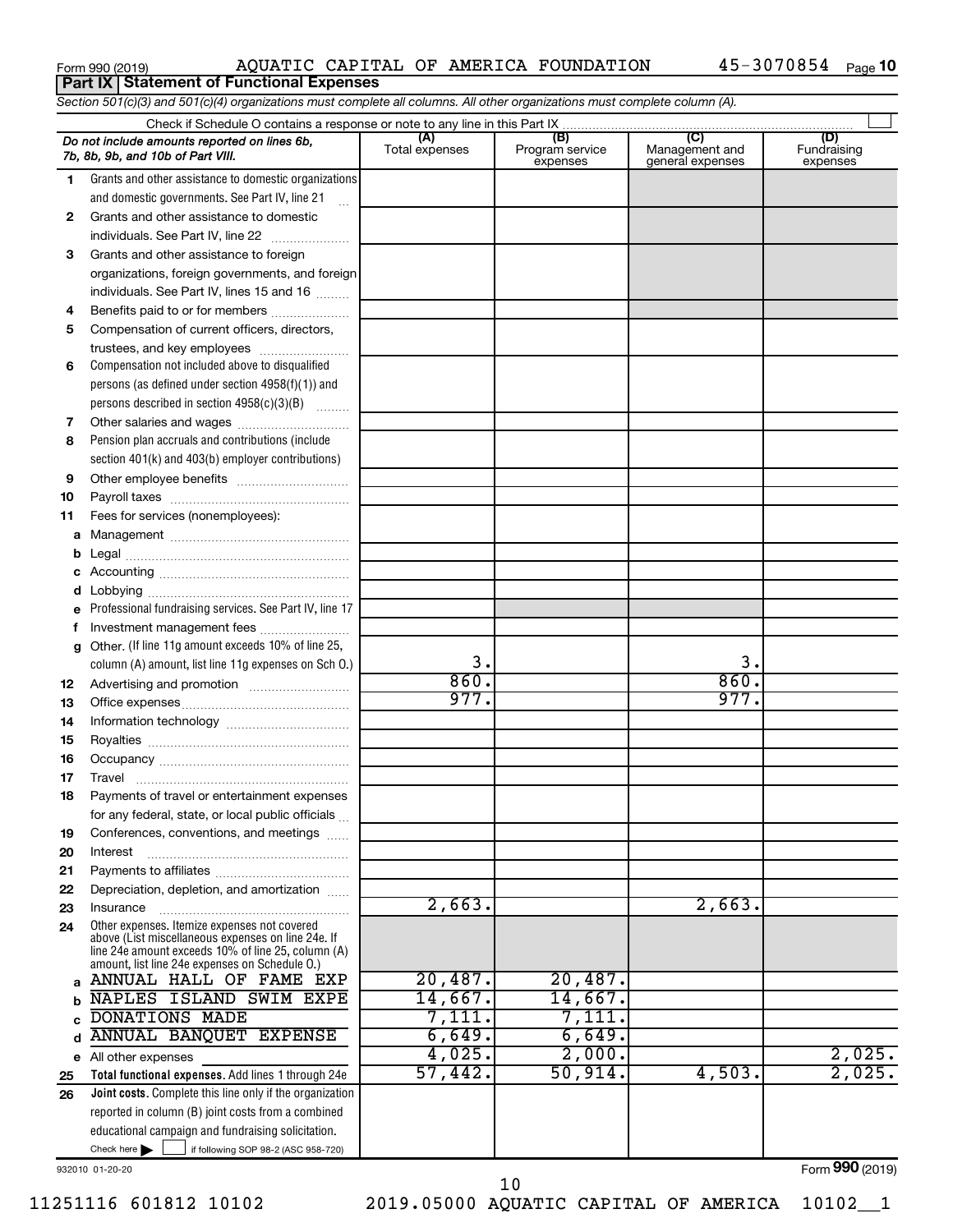| Form 990 (2019) |                                                                            |  |  | AQUATIC CAPITAL OF AMERICA FOUNDATION | 45-3070854 | Page 11 |  |
|-----------------|----------------------------------------------------------------------------|--|--|---------------------------------------|------------|---------|--|
|                 | <b>Part X   Balance Sheet</b>                                              |  |  |                                       |            |         |  |
|                 | Check if Schedule O contains a response or note to any line in this Part X |  |  |                                       |            |         |  |

|                             | ганл | <b>DalaHVG OHGGL</b>                                                                         |                          |                |                    |
|-----------------------------|------|----------------------------------------------------------------------------------------------|--------------------------|----------------|--------------------|
|                             |      |                                                                                              |                          |                |                    |
|                             |      |                                                                                              | (A)<br>Beginning of year |                | (B)<br>End of year |
|                             | 1    |                                                                                              | 31, 351.                 | $\mathbf{1}$   | 18,773.            |
|                             | 2    |                                                                                              |                          | $\mathbf{2}$   |                    |
|                             | З    |                                                                                              |                          | 3              |                    |
|                             | 4    |                                                                                              |                          | 4              |                    |
|                             | 5    | Loans and other receivables from any current or former officer, director,                    |                          |                |                    |
|                             |      | trustee, key employee, creator or founder, substantial contributor, or 35%                   |                          |                |                    |
|                             |      | controlled entity or family member of any of these persons                                   |                          | 5              |                    |
|                             | 6    | Loans and other receivables from other disqualified persons (as defined                      |                          |                |                    |
|                             |      | under section 4958(f)(1)), and persons described in section 4958(c)(3)(B)                    |                          | 6              |                    |
|                             | 7    |                                                                                              |                          | $\overline{7}$ |                    |
| Assets                      | 8    |                                                                                              |                          | 8              |                    |
|                             | 9    |                                                                                              |                          | 9              |                    |
|                             |      | 10a Land, buildings, and equipment: cost or other                                            |                          |                |                    |
|                             |      | basis. Complete Part VI of Schedule D    10a                                                 |                          |                |                    |
|                             | b    | 10 <sub>b</sub>                                                                              |                          | 10c            |                    |
|                             | 11   |                                                                                              |                          | 11             |                    |
|                             | 12   |                                                                                              |                          | 12             |                    |
|                             | 13   |                                                                                              |                          | 13             |                    |
|                             | 14   |                                                                                              |                          | 14             |                    |
|                             | 15   |                                                                                              |                          | 15             |                    |
|                             | 16   |                                                                                              | 31,351.                  | 16             | 18,773.            |
|                             | 17   |                                                                                              |                          | 17             |                    |
|                             | 18   |                                                                                              |                          | 18             |                    |
|                             | 19   |                                                                                              |                          | 19             |                    |
|                             | 20   |                                                                                              |                          | 20             |                    |
|                             | 21   | Escrow or custodial account liability. Complete Part IV of Schedule D                        |                          | 21             |                    |
|                             | 22   | Loans and other payables to any current or former officer, director,                         |                          |                |                    |
| Liabilities                 |      | trustee, key employee, creator or founder, substantial contributor, or 35%                   |                          |                |                    |
|                             |      |                                                                                              |                          | 22             |                    |
|                             | 23   | Secured mortgages and notes payable to unrelated third parties                               |                          | 23             |                    |
|                             | 24   |                                                                                              |                          | 24             |                    |
|                             | 25   | Other liabilities (including federal income tax, payables to related third                   |                          |                |                    |
|                             |      | parties, and other liabilities not included on lines 17-24). Complete Part X                 |                          |                |                    |
|                             |      | of Schedule D                                                                                |                          | 25             |                    |
|                             | 26   | Total liabilities. Add lines 17 through 25                                                   | 0.                       | 26             | Ο.                 |
|                             |      | Organizations that follow FASB ASC 958, check here >                                         |                          |                |                    |
|                             |      | and complete lines 27, 28, 32, and 33.                                                       |                          |                |                    |
|                             | 27   | Net assets without donor restrictions                                                        |                          | 27             |                    |
|                             | 28   |                                                                                              |                          | 28             |                    |
|                             |      | Organizations that do not follow FASB ASC 958, check here $\triangleright \lfloor X \rfloor$ |                          |                |                    |
|                             |      | and complete lines 29 through 33.                                                            |                          |                |                    |
|                             | 29   |                                                                                              | 0.                       | 29             | $\mathbf 0$ .      |
| Net Assets or Fund Balances | 30   | Paid-in or capital surplus, or land, building, or equipment fund                             | 0.                       | 30             | σ.                 |
|                             | 31   | Retained earnings, endowment, accumulated income, or other funds                             | 31,351.                  | 31             | 18,773.            |
|                             | 32   |                                                                                              | 31,351.                  | 32             | 18,773.            |
|                             | 33   |                                                                                              | 31,351.                  | 33             | 18,773.            |

Form (2019) **990**

## **Part X Balance Barry**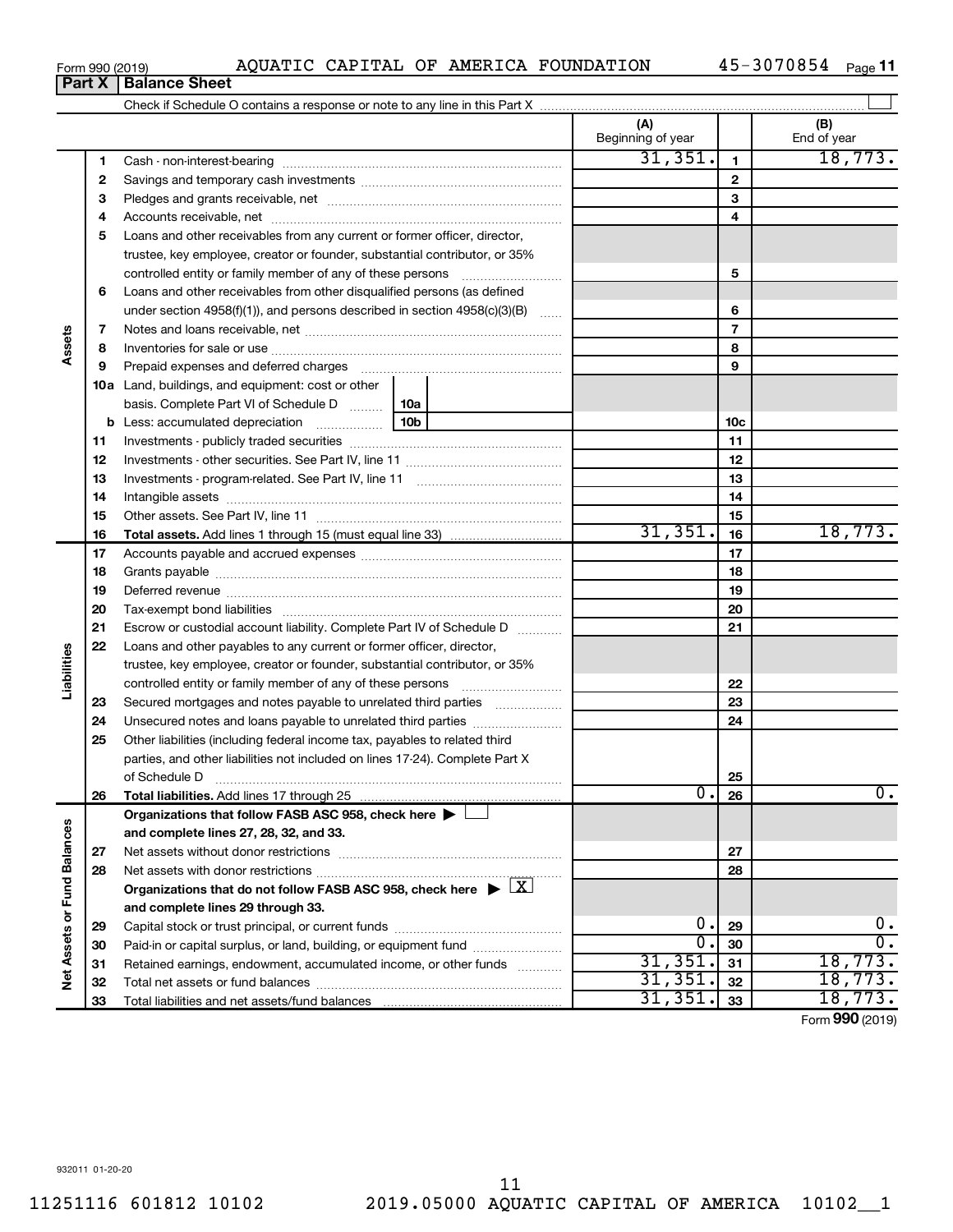|    | AQUATIC CAPITAL OF AMERICA FOUNDATION<br>Form 990 (2019)                                                                                                                                                                       |                         | 45-3070854     |               | Page 12          |
|----|--------------------------------------------------------------------------------------------------------------------------------------------------------------------------------------------------------------------------------|-------------------------|----------------|---------------|------------------|
|    | Part XI   Reconciliation of Net Assets                                                                                                                                                                                         |                         |                |               |                  |
|    |                                                                                                                                                                                                                                |                         |                |               |                  |
|    |                                                                                                                                                                                                                                |                         |                |               |                  |
| 1  |                                                                                                                                                                                                                                | 1                       |                |               | 44,864.          |
| 2  |                                                                                                                                                                                                                                | $\overline{2}$          |                | 57,442.       |                  |
| З  |                                                                                                                                                                                                                                | 3                       |                |               | $-12,578.$       |
| 4  |                                                                                                                                                                                                                                | $\overline{\mathbf{4}}$ |                |               | 31,351.          |
| 5  | Net unrealized gains (losses) on investments [11] matter contracts and the state of the state of the state of the state of the state of the state of the state of the state of the state of the state of the state of the stat | 5                       |                |               |                  |
| 6  |                                                                                                                                                                                                                                | 6                       |                |               |                  |
| 7  | Investment expenses www.communication.com/www.communication.com/www.communication.com/www.com                                                                                                                                  | $\overline{7}$          |                |               |                  |
| 8  | Prior period adjustments material contents and content and content and content and content and content and content and content and content and content and content and content and content and content and content and content | 8                       |                |               |                  |
| 9  | Other changes in net assets or fund balances (explain on Schedule O)                                                                                                                                                           | 9                       |                |               | $\overline{0}$ . |
| 10 | Net assets or fund balances at end of year. Combine lines 3 through 9 (must equal Part X, line 32,                                                                                                                             |                         |                |               |                  |
|    |                                                                                                                                                                                                                                | 10                      |                |               | 18,773.          |
|    | Part XII Financial Statements and Reporting                                                                                                                                                                                    |                         |                |               |                  |
|    |                                                                                                                                                                                                                                |                         |                |               |                  |
|    |                                                                                                                                                                                                                                |                         |                | <b>Yes</b>    | No.              |
| 1. | Accounting method used to prepare the Form 990: $X \subset X$ Cash $\Box$ Accrual $\Box$ Other                                                                                                                                 |                         |                |               |                  |
|    | If the organization changed its method of accounting from a prior year or checked "Other," explain in Schedule O.                                                                                                              |                         |                |               |                  |
|    |                                                                                                                                                                                                                                |                         | 2a             |               | x                |
|    | If "Yes," check a box below to indicate whether the financial statements for the year were compiled or reviewed on a                                                                                                           |                         |                |               |                  |
|    | separate basis, consolidated basis, or both:                                                                                                                                                                                   |                         |                |               |                  |
|    | Both consolidated and separate basis<br>Separate basis<br>Consolidated basis                                                                                                                                                   |                         |                |               |                  |
|    |                                                                                                                                                                                                                                |                         | 2 <sub>b</sub> |               | х                |
|    | If "Yes," check a box below to indicate whether the financial statements for the year were audited on a separate basis,                                                                                                        |                         |                |               |                  |
|    | consolidated basis, or both:                                                                                                                                                                                                   |                         |                |               |                  |
|    | Separate basis<br>Consolidated basis<br>Both consolidated and separate basis                                                                                                                                                   |                         |                |               |                  |
|    | c If "Yes" to line 2a or 2b, does the organization have a committee that assumes responsibility for oversight of the audit,                                                                                                    |                         |                |               |                  |
|    |                                                                                                                                                                                                                                |                         | 2c             |               |                  |
|    | If the organization changed either its oversight process or selection process during the tax year, explain on Schedule O.                                                                                                      |                         |                |               |                  |
|    | 3a As a result of a federal award, was the organization required to undergo an audit or audits as set forth in the Single Audit                                                                                                |                         |                |               |                  |
|    |                                                                                                                                                                                                                                |                         | За             |               | x                |
|    | <b>b</b> If "Yes," did the organization undergo the required audit or audits? If the organization did not undergo the required audit                                                                                           |                         |                |               |                  |
|    |                                                                                                                                                                                                                                |                         | 3b             |               |                  |
|    |                                                                                                                                                                                                                                |                         |                | $000 \approx$ |                  |

Form (2019) **990**

932012 01-20-20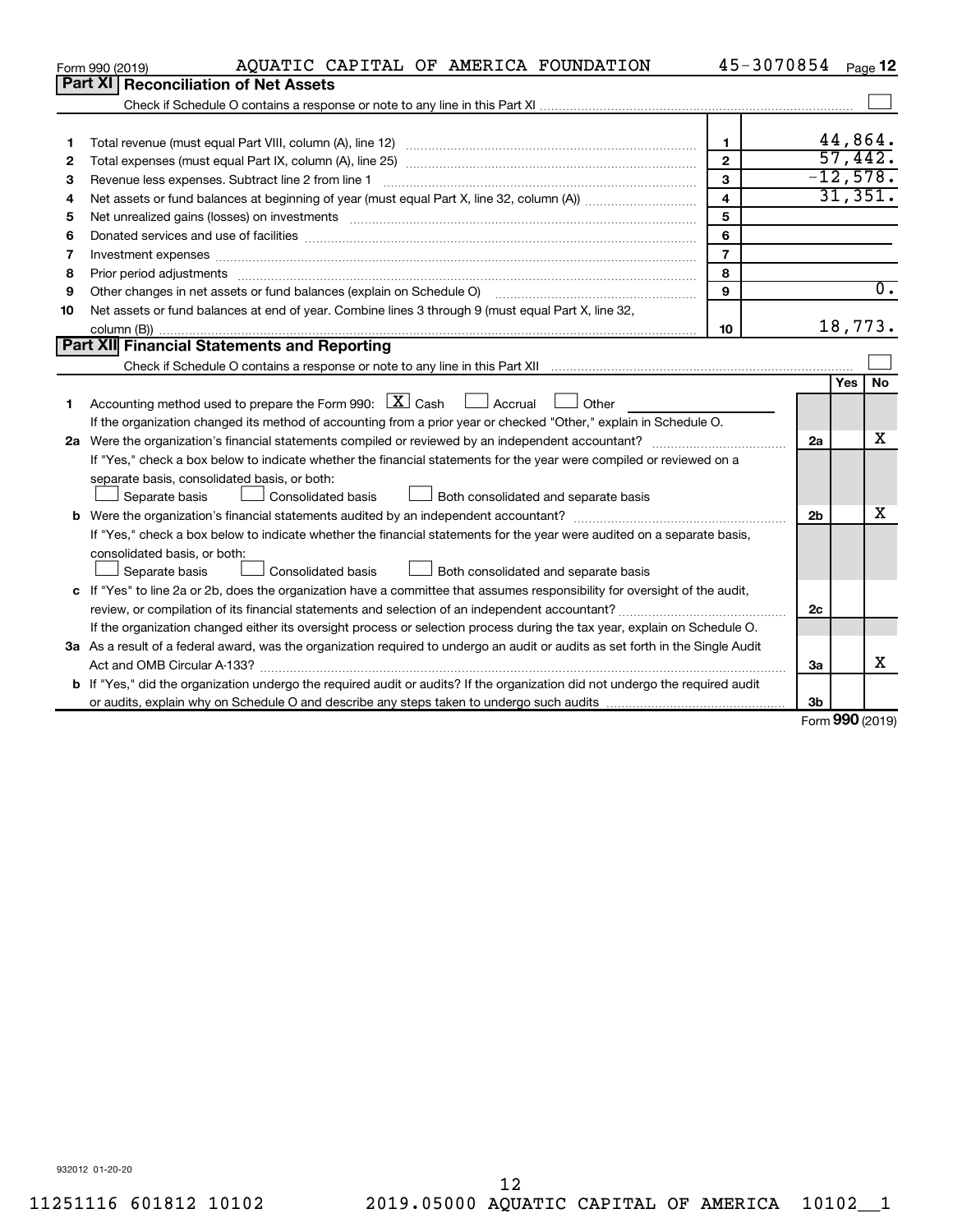|  |  | <b>SCHEDULE A</b> |  |
|--|--|-------------------|--|
|  |  |                   |  |

Form 990 or 990-EZ)<br>
Complete if the organization is a section 501(c)(3) organization or a section<br> **Public Charity Status and Public Support 4947(a)(1) nonexempt charitable trust.**

| OMB No. 1545-0047                   |
|-------------------------------------|
| 7019                                |
| <b>Open to Public</b><br>Inspection |

|        |                     | Department of the Treasury<br>Internal Revenue Service |                                                                        | Attach to Form 990 or Form 990-EZ.<br>Go to www.irs.gov/Form990 for instructions and the latest information.                                                                                                                                                    |                                 |                             |                                                      | <b>Open to Public</b><br>Inspection                |
|--------|---------------------|--------------------------------------------------------|------------------------------------------------------------------------|-----------------------------------------------------------------------------------------------------------------------------------------------------------------------------------------------------------------------------------------------------------------|---------------------------------|-----------------------------|------------------------------------------------------|----------------------------------------------------|
|        |                     | Name of the organization                               |                                                                        |                                                                                                                                                                                                                                                                 |                                 |                             |                                                      | <b>Employer identification number</b>              |
|        |                     |                                                        |                                                                        | AQUATIC CAPITAL OF AMERICA FOUNDATION                                                                                                                                                                                                                           |                                 |                             |                                                      | 45-3070854                                         |
| Part I |                     |                                                        |                                                                        | Reason for Public Charity Status (All organizations must complete this part.) See instructions.                                                                                                                                                                 |                                 |                             |                                                      |                                                    |
|        |                     |                                                        |                                                                        | The organization is not a private foundation because it is: (For lines 1 through 12, check only one box.)                                                                                                                                                       |                                 |                             |                                                      |                                                    |
| 1      |                     |                                                        |                                                                        | A church, convention of churches, or association of churches described in section 170(b)(1)(A)(i).                                                                                                                                                              |                                 |                             |                                                      |                                                    |
| 2      |                     |                                                        |                                                                        | A school described in section 170(b)(1)(A)(ii). (Attach Schedule E (Form 990 or 990-EZ).)                                                                                                                                                                       |                                 |                             |                                                      |                                                    |
| З      |                     |                                                        |                                                                        | A hospital or a cooperative hospital service organization described in section 170(b)(1)(A)(iii).                                                                                                                                                               |                                 |                             |                                                      |                                                    |
| 4      |                     |                                                        |                                                                        | A medical research organization operated in conjunction with a hospital described in section 170(b)(1)(A)(iii). Enter the hospital's name,                                                                                                                      |                                 |                             |                                                      |                                                    |
|        |                     | city, and state:                                       |                                                                        |                                                                                                                                                                                                                                                                 |                                 |                             |                                                      |                                                    |
| 5      |                     |                                                        |                                                                        | An organization operated for the benefit of a college or university owned or operated by a governmental unit described in                                                                                                                                       |                                 |                             |                                                      |                                                    |
|        |                     |                                                        | section 170(b)(1)(A)(iv). (Complete Part II.)                          |                                                                                                                                                                                                                                                                 |                                 |                             |                                                      |                                                    |
| 6      |                     |                                                        |                                                                        | A federal, state, or local government or governmental unit described in section 170(b)(1)(A)(v).                                                                                                                                                                |                                 |                             |                                                      |                                                    |
| 7      |                     |                                                        |                                                                        | An organization that normally receives a substantial part of its support from a governmental unit or from the general public described in                                                                                                                       |                                 |                             |                                                      |                                                    |
|        |                     |                                                        | section 170(b)(1)(A)(vi). (Complete Part II.)                          |                                                                                                                                                                                                                                                                 |                                 |                             |                                                      |                                                    |
| 8<br>9 |                     |                                                        |                                                                        | A community trust described in section 170(b)(1)(A)(vi). (Complete Part II.)                                                                                                                                                                                    |                                 |                             |                                                      |                                                    |
|        |                     |                                                        |                                                                        | An agricultural research organization described in section 170(b)(1)(A)(ix) operated in conjunction with a land-grant college<br>or university or a non-land-grant college of agriculture (see instructions). Enter the name, city, and state of the college or |                                 |                             |                                                      |                                                    |
|        |                     | university:                                            |                                                                        |                                                                                                                                                                                                                                                                 |                                 |                             |                                                      |                                                    |
| 10     | $\lfloor x \rfloor$ |                                                        |                                                                        | An organization that normally receives: (1) more than 33 1/3% of its support from contributions, membership fees, and gross receipts from                                                                                                                       |                                 |                             |                                                      |                                                    |
|        |                     |                                                        |                                                                        | activities related to its exempt functions - subject to certain exceptions, and (2) no more than 33 1/3% of its support from gross investment                                                                                                                   |                                 |                             |                                                      |                                                    |
|        |                     |                                                        |                                                                        | income and unrelated business taxable income (less section 511 tax) from businesses acquired by the organization after June 30, 1975.                                                                                                                           |                                 |                             |                                                      |                                                    |
|        |                     |                                                        | See section 509(a)(2). (Complete Part III.)                            |                                                                                                                                                                                                                                                                 |                                 |                             |                                                      |                                                    |
| 11     |                     |                                                        |                                                                        | An organization organized and operated exclusively to test for public safety. See section 509(a)(4).                                                                                                                                                            |                                 |                             |                                                      |                                                    |
| 12     |                     |                                                        |                                                                        | An organization organized and operated exclusively for the benefit of, to perform the functions of, or to carry out the purposes of one or                                                                                                                      |                                 |                             |                                                      |                                                    |
|        |                     |                                                        |                                                                        | more publicly supported organizations described in section 509(a)(1) or section 509(a)(2). See section 509(a)(3). Check the box in                                                                                                                              |                                 |                             |                                                      |                                                    |
|        |                     |                                                        |                                                                        | lines 12a through 12d that describes the type of supporting organization and complete lines 12e, 12f, and 12g.                                                                                                                                                  |                                 |                             |                                                      |                                                    |
| а      |                     |                                                        |                                                                        | Type I. A supporting organization operated, supervised, or controlled by its supported organization(s), typically by giving                                                                                                                                     |                                 |                             |                                                      |                                                    |
|        |                     |                                                        |                                                                        | the supported organization(s) the power to regularly appoint or elect a majority of the directors or trustees of the supporting                                                                                                                                 |                                 |                             |                                                      |                                                    |
|        |                     |                                                        | organization. You must complete Part IV, Sections A and B.             |                                                                                                                                                                                                                                                                 |                                 |                             |                                                      |                                                    |
| b      |                     |                                                        |                                                                        | Type II. A supporting organization supervised or controlled in connection with its supported organization(s), by having                                                                                                                                         |                                 |                             |                                                      |                                                    |
|        |                     |                                                        | organization(s). You must complete Part IV, Sections A and C.          | control or management of the supporting organization vested in the same persons that control or manage the supported                                                                                                                                            |                                 |                             |                                                      |                                                    |
| с      |                     |                                                        |                                                                        | Type III functionally integrated. A supporting organization operated in connection with, and functionally integrated with,                                                                                                                                      |                                 |                             |                                                      |                                                    |
|        |                     |                                                        |                                                                        | its supported organization(s) (see instructions). You must complete Part IV, Sections A, D, and E.                                                                                                                                                              |                                 |                             |                                                      |                                                    |
| d      |                     |                                                        |                                                                        | Type III non-functionally integrated. A supporting organization operated in connection with its supported organization(s)                                                                                                                                       |                                 |                             |                                                      |                                                    |
|        |                     |                                                        |                                                                        | that is not functionally integrated. The organization generally must satisfy a distribution requirement and an attentiveness                                                                                                                                    |                                 |                             |                                                      |                                                    |
|        |                     |                                                        |                                                                        | requirement (see instructions). You must complete Part IV, Sections A and D, and Part V.                                                                                                                                                                        |                                 |                             |                                                      |                                                    |
| е      |                     |                                                        |                                                                        | Check this box if the organization received a written determination from the IRS that it is a Type I, Type II, Type III                                                                                                                                         |                                 |                             |                                                      |                                                    |
|        |                     |                                                        |                                                                        | functionally integrated, or Type III non-functionally integrated supporting organization.                                                                                                                                                                       |                                 |                             |                                                      |                                                    |
|        |                     |                                                        |                                                                        |                                                                                                                                                                                                                                                                 |                                 |                             |                                                      |                                                    |
| g      |                     |                                                        | Provide the following information about the supported organization(s). |                                                                                                                                                                                                                                                                 | (iv) Is the organization listed |                             |                                                      |                                                    |
|        |                     | (i) Name of supported<br>organization                  | (ii) EIN                                                               | (iii) Type of organization<br>(described on lines 1-10                                                                                                                                                                                                          |                                 | in your governing document? | (v) Amount of monetary<br>support (see instructions) | (vi) Amount of other<br>support (see instructions) |
|        |                     |                                                        |                                                                        | above (see instructions))                                                                                                                                                                                                                                       | Yes                             | No                          |                                                      |                                                    |
|        |                     |                                                        |                                                                        |                                                                                                                                                                                                                                                                 |                                 |                             |                                                      |                                                    |
|        |                     |                                                        |                                                                        |                                                                                                                                                                                                                                                                 |                                 |                             |                                                      |                                                    |
|        |                     |                                                        |                                                                        |                                                                                                                                                                                                                                                                 |                                 |                             |                                                      |                                                    |
|        |                     |                                                        |                                                                        |                                                                                                                                                                                                                                                                 |                                 |                             |                                                      |                                                    |
|        |                     |                                                        |                                                                        |                                                                                                                                                                                                                                                                 |                                 |                             |                                                      |                                                    |
|        |                     |                                                        |                                                                        |                                                                                                                                                                                                                                                                 |                                 |                             |                                                      |                                                    |
|        |                     |                                                        |                                                                        |                                                                                                                                                                                                                                                                 |                                 |                             |                                                      |                                                    |
|        |                     |                                                        |                                                                        |                                                                                                                                                                                                                                                                 |                                 |                             |                                                      |                                                    |
|        |                     |                                                        |                                                                        |                                                                                                                                                                                                                                                                 |                                 |                             |                                                      |                                                    |
| Total  |                     |                                                        |                                                                        |                                                                                                                                                                                                                                                                 |                                 |                             |                                                      |                                                    |

LHA For Paperwork Reduction Act Notice, see the Instructions for Form 990 or 990-EZ. 932021 09-25-19 Schedule A (Form 990 or 990-EZ) 2019 13

11251116 601812 10102 2019.05000 AQUATIC CAPITAL OF AMERICA 10102\_\_1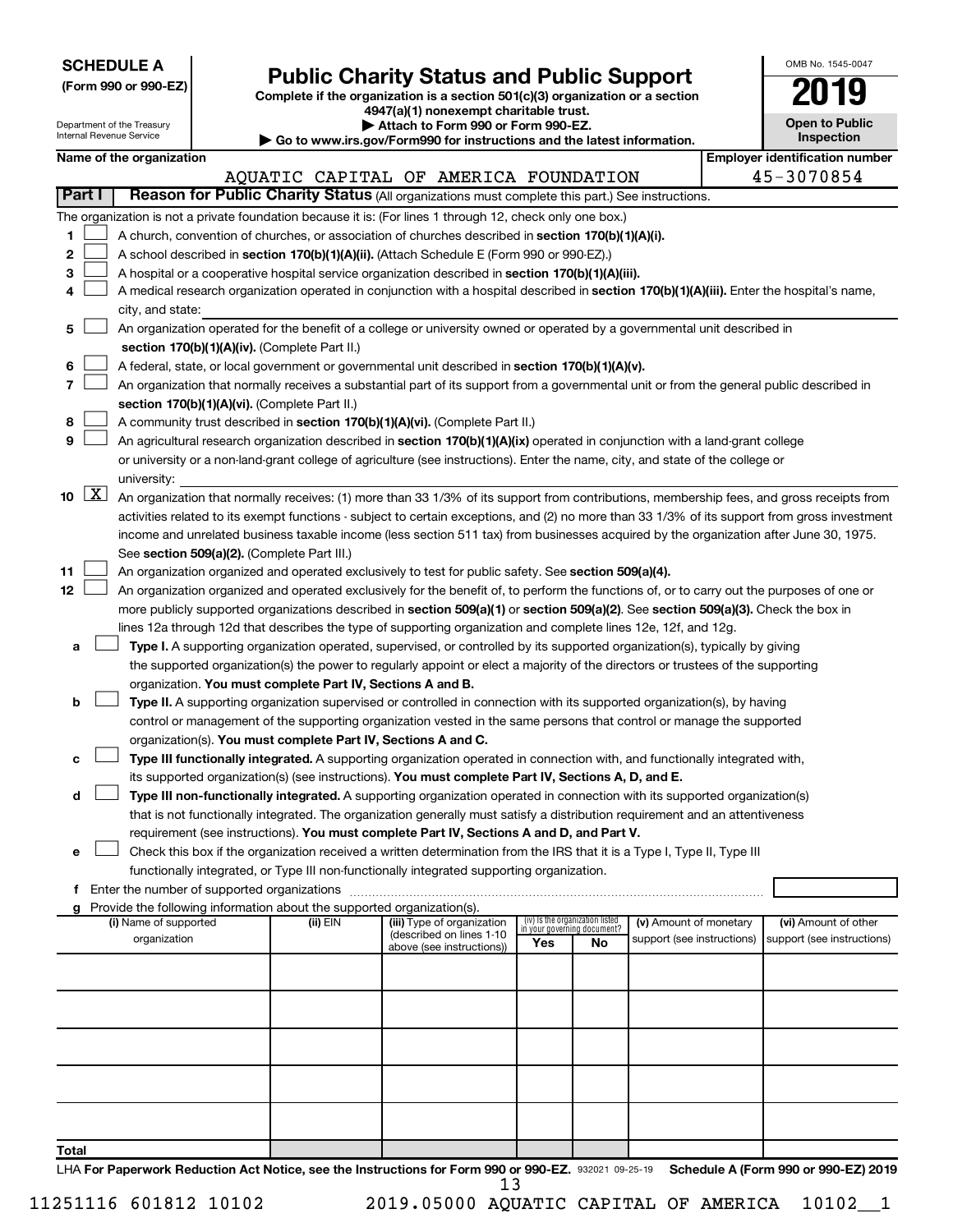### 45-3070854 Page 2 Schedule A (Form 990 or 990-EZ) 2019 AQUATIC CAPITAL OF AMERICA FOUNDATION  $\,$  45-3070854  $\,$   $_{\rm Page}$ **Part II Support Schedule for Organizations Described in Sections 170(b)(1)(A)(iv) and 170(b)(1)(A)(vi)**

(Complete only if you checked the box on line 5, 7, or 8 of Part I or if the organization failed to qualify under Part III. If the organization fails to qualify under the tests listed below, please complete Part III.)

|   | <b>Section A. Public Support</b>                                                                                                                                                                                           |          |          |            |            |          |                                      |
|---|----------------------------------------------------------------------------------------------------------------------------------------------------------------------------------------------------------------------------|----------|----------|------------|------------|----------|--------------------------------------|
|   | Calendar year (or fiscal year beginning in)                                                                                                                                                                                | (a) 2015 | (b) 2016 | $(c)$ 2017 | $(d)$ 2018 | (e) 2019 | (f) Total                            |
|   | 1 Gifts, grants, contributions, and                                                                                                                                                                                        |          |          |            |            |          |                                      |
|   | membership fees received. (Do not                                                                                                                                                                                          |          |          |            |            |          |                                      |
|   | include any "unusual grants.")                                                                                                                                                                                             |          |          |            |            |          |                                      |
|   | 2 Tax revenues levied for the organ-                                                                                                                                                                                       |          |          |            |            |          |                                      |
|   | ization's benefit and either paid to                                                                                                                                                                                       |          |          |            |            |          |                                      |
|   | or expended on its behalf                                                                                                                                                                                                  |          |          |            |            |          |                                      |
|   | 3 The value of services or facilities                                                                                                                                                                                      |          |          |            |            |          |                                      |
|   | furnished by a governmental unit to                                                                                                                                                                                        |          |          |            |            |          |                                      |
|   | the organization without charge                                                                                                                                                                                            |          |          |            |            |          |                                      |
|   | 4 Total. Add lines 1 through 3                                                                                                                                                                                             |          |          |            |            |          |                                      |
|   | 5 The portion of total contributions                                                                                                                                                                                       |          |          |            |            |          |                                      |
|   | by each person (other than a                                                                                                                                                                                               |          |          |            |            |          |                                      |
|   | governmental unit or publicly                                                                                                                                                                                              |          |          |            |            |          |                                      |
|   | supported organization) included                                                                                                                                                                                           |          |          |            |            |          |                                      |
|   | on line 1 that exceeds 2% of the                                                                                                                                                                                           |          |          |            |            |          |                                      |
|   | amount shown on line 11,                                                                                                                                                                                                   |          |          |            |            |          |                                      |
|   | column (f)                                                                                                                                                                                                                 |          |          |            |            |          |                                      |
|   | 6 Public support. Subtract line 5 from line 4.                                                                                                                                                                             |          |          |            |            |          |                                      |
|   | <b>Section B. Total Support</b>                                                                                                                                                                                            |          |          |            |            |          |                                      |
|   | Calendar year (or fiscal year beginning in)                                                                                                                                                                                | (a) 2015 | (b) 2016 | $(c)$ 2017 | $(d)$ 2018 | (e) 2019 | (f) Total                            |
|   | 7 Amounts from line 4                                                                                                                                                                                                      |          |          |            |            |          |                                      |
|   | 8 Gross income from interest,                                                                                                                                                                                              |          |          |            |            |          |                                      |
|   | dividends, payments received on                                                                                                                                                                                            |          |          |            |            |          |                                      |
|   | securities loans, rents, royalties,                                                                                                                                                                                        |          |          |            |            |          |                                      |
|   | and income from similar sources                                                                                                                                                                                            |          |          |            |            |          |                                      |
| 9 | Net income from unrelated business                                                                                                                                                                                         |          |          |            |            |          |                                      |
|   | activities, whether or not the                                                                                                                                                                                             |          |          |            |            |          |                                      |
|   | business is regularly carried on                                                                                                                                                                                           |          |          |            |            |          |                                      |
|   | 10 Other income. Do not include gain                                                                                                                                                                                       |          |          |            |            |          |                                      |
|   | or loss from the sale of capital                                                                                                                                                                                           |          |          |            |            |          |                                      |
|   | assets (Explain in Part VI.)                                                                                                                                                                                               |          |          |            |            |          |                                      |
|   | 11 Total support. Add lines 7 through 10                                                                                                                                                                                   |          |          |            |            |          |                                      |
|   | <b>12</b> Gross receipts from related activities, etc. (see instructions)                                                                                                                                                  |          |          |            |            | 12       |                                      |
|   | 13 First five years. If the Form 990 is for the organization's first, second, third, fourth, or fifth tax year as a section 501(c)(3)                                                                                      |          |          |            |            |          |                                      |
|   | organization, check this box and stop here                                                                                                                                                                                 |          |          |            |            |          |                                      |
|   | <b>Section C. Computation of Public Support Percentage</b>                                                                                                                                                                 |          |          |            |            |          |                                      |
|   |                                                                                                                                                                                                                            |          |          |            |            | 14       | %                                    |
|   |                                                                                                                                                                                                                            |          |          |            |            | 15       | %                                    |
|   | 16a 33 1/3% support test - 2019. If the organization did not check the box on line 13, and line 14 is 33 1/3% or more, check this box and                                                                                  |          |          |            |            |          |                                      |
|   | stop here. The organization qualifies as a publicly supported organization                                                                                                                                                 |          |          |            |            |          |                                      |
|   | b 33 1/3% support test - 2018. If the organization did not check a box on line 13 or 16a, and line 15 is 33 1/3% or more, check this box                                                                                   |          |          |            |            |          |                                      |
|   | and stop here. The organization qualifies as a publicly supported organization [11] manuscription manuscription manuscription manuscription and stop here. The organization qualifies as a publicly supported organization |          |          |            |            |          |                                      |
|   | 17a 10% -facts-and-circumstances test - 2019. If the organization did not check a box on line 13, 16a, or 16b, and line 14 is 10% or more,                                                                                 |          |          |            |            |          |                                      |
|   | and if the organization meets the "facts-and-circumstances" test, check this box and stop here. Explain in Part VI how the organization                                                                                    |          |          |            |            |          |                                      |
|   | meets the "facts-and-circumstances" test. The organization qualifies as a publicly supported organization                                                                                                                  |          |          |            |            |          |                                      |
|   | b 10% -facts-and-circumstances test - 2018. If the organization did not check a box on line 13, 16a, 16b, or 17a, and line 15 is 10% or                                                                                    |          |          |            |            |          |                                      |
|   | more, and if the organization meets the "facts-and-circumstances" test, check this box and stop here. Explain in Part VI how the                                                                                           |          |          |            |            |          |                                      |
|   | organization meets the "facts-and-circumstances" test. The organization qualifies as a publicly supported organization                                                                                                     |          |          |            |            |          |                                      |
|   | 18 Private foundation. If the organization did not check a box on line 13, 16a, 16b, 17a, or 17b, check this box and see instructions                                                                                      |          |          |            |            |          | Cahadula A (Faum 000 av 000 EZ) 0010 |

**Schedule A (Form 990 or 990-EZ) 2019**

932022 09-25-19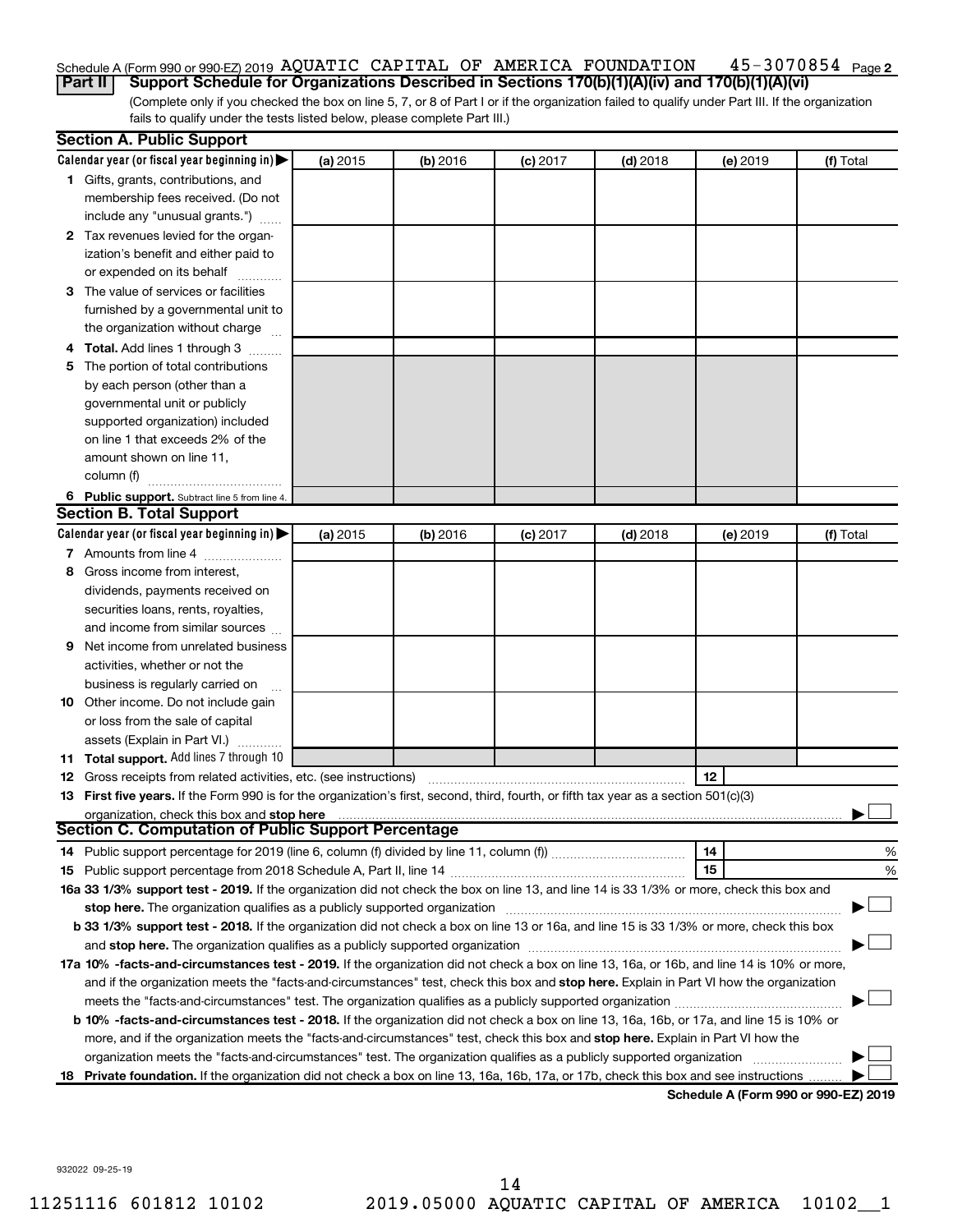### $45 - 3070854$  Page 3 Schedule A (Form 990 or 990-EZ) 2019 AQUATIC CAPITAL OF AMERICA FOUNDATION  $\,$  45-3070854  $\,$   $_{\rm Page}$ **Part III Support Schedule for Organizations Described in Section 509(a)(2)**

(Complete only if you checked the box on line 10 of Part I or if the organization failed to qualify under Part II. If the organization fails to qualify under the tests listed below, please complete Part II.)

| <b>Section A. Public Support</b>                                                                                                                                                         |          |                     |            |            |                                      |                                          |
|------------------------------------------------------------------------------------------------------------------------------------------------------------------------------------------|----------|---------------------|------------|------------|--------------------------------------|------------------------------------------|
| Calendar year (or fiscal year beginning in)                                                                                                                                              | (a) 2015 | (b) 2016            | $(c)$ 2017 | $(d)$ 2018 | (e) 2019                             | (f) Total                                |
| 1 Gifts, grants, contributions, and                                                                                                                                                      |          |                     |            |            |                                      |                                          |
| membership fees received. (Do not                                                                                                                                                        |          |                     |            |            |                                      |                                          |
| include any "unusual grants.")                                                                                                                                                           | 16,689.  | 46,882.             | 44,886.    | 52,457.    | 44,864.                              | 205,778.                                 |
| 2 Gross receipts from admissions,<br>merchandise sold or services per-<br>formed, or facilities furnished in<br>any activity that is related to the<br>organization's tax-exempt purpose |          |                     |            |            |                                      |                                          |
| 3 Gross receipts from activities that                                                                                                                                                    |          |                     |            |            |                                      |                                          |
| are not an unrelated trade or bus-                                                                                                                                                       |          |                     |            |            |                                      |                                          |
| iness under section 513                                                                                                                                                                  |          |                     |            |            |                                      |                                          |
| 4 Tax revenues levied for the organ-                                                                                                                                                     |          |                     |            |            |                                      |                                          |
| ization's benefit and either paid to                                                                                                                                                     |          |                     |            |            |                                      |                                          |
| or expended on its behalf                                                                                                                                                                |          |                     |            |            |                                      |                                          |
| 5 The value of services or facilities                                                                                                                                                    |          |                     |            |            |                                      |                                          |
| furnished by a governmental unit to                                                                                                                                                      |          |                     |            |            |                                      |                                          |
| the organization without charge                                                                                                                                                          |          |                     |            |            |                                      |                                          |
| <b>6 Total.</b> Add lines 1 through 5                                                                                                                                                    | 16,689.  | 46,882.             | 44,886.    | 52,457.    | 44,864.                              | 205,778.                                 |
| 7a Amounts included on lines 1, 2, and                                                                                                                                                   |          |                     |            |            |                                      |                                          |
| 3 received from disqualified persons                                                                                                                                                     |          |                     |            |            |                                      | 0.                                       |
| <b>b</b> Amounts included on lines 2 and 3 received<br>from other than disqualified persons that<br>exceed the greater of \$5,000 or 1% of the                                           |          |                     |            |            |                                      |                                          |
| amount on line 13 for the year                                                                                                                                                           |          |                     |            |            |                                      | $0 \cdot$<br>$\overline{0}$ .            |
| c Add lines 7a and 7b                                                                                                                                                                    |          |                     |            |            |                                      | 205,778.                                 |
| 8 Public support. (Subtract line 7c from line 6.)<br><b>Section B. Total Support</b>                                                                                                     |          |                     |            |            |                                      |                                          |
| Calendar year (or fiscal year beginning in)                                                                                                                                              | (a) 2015 | (b) 2016            | $(c)$ 2017 | $(d)$ 2018 | (e) 2019                             |                                          |
| 9 Amounts from line 6                                                                                                                                                                    | 16,689.  | $\overline{46,882}$ | 44,886.    | 52,457.    | 44,864.                              | $\frac{f(f) \text{Total}}{205,778.}$     |
| <b>10a</b> Gross income from interest,<br>dividends, payments received on<br>securities loans, rents, royalties,<br>and income from similar sources                                      |          |                     |            |            |                                      |                                          |
| <b>b</b> Unrelated business taxable income                                                                                                                                               |          |                     |            |            |                                      |                                          |
| (less section 511 taxes) from businesses                                                                                                                                                 |          |                     |            |            |                                      |                                          |
| acquired after June 30, 1975                                                                                                                                                             |          |                     |            |            |                                      |                                          |
| c Add lines 10a and 10b                                                                                                                                                                  |          |                     |            |            |                                      |                                          |
| <b>11</b> Net income from unrelated business<br>activities not included in line 10b,<br>whether or not the business is<br>regularly carried on                                           |          |                     |            |            |                                      |                                          |
| 12 Other income. Do not include gain<br>or loss from the sale of capital                                                                                                                 |          |                     |            |            |                                      |                                          |
| assets (Explain in Part VI.)<br><b>13</b> Total support. (Add lines 9, 10c, 11, and 12.)                                                                                                 | 16,689.  | 46,882.             | 44,886.    | 52,457.    | 44,864.                              | 205,778.                                 |
| 14 First five years. If the Form 990 is for the organization's first, second, third, fourth, or fifth tax year as a section 501(c)(3) organization,                                      |          |                     |            |            |                                      |                                          |
| check this box and stop here                                                                                                                                                             |          |                     |            |            |                                      |                                          |
| <b>Section C. Computation of Public Support Percentage</b>                                                                                                                               |          |                     |            |            |                                      |                                          |
|                                                                                                                                                                                          |          |                     |            |            | 15                                   | 100.00<br>%                              |
| 16 Public support percentage from 2018 Schedule A, Part III, line 15                                                                                                                     |          |                     |            |            | 16                                   | 100.00<br>$\%$                           |
| Section D. Computation of Investment Income Percentage                                                                                                                                   |          |                     |            |            |                                      |                                          |
|                                                                                                                                                                                          |          |                     |            |            | 17                                   | $\overline{.00}$<br>$\%$                 |
| 18 Investment income percentage from 2018 Schedule A, Part III, line 17                                                                                                                  |          |                     |            |            | 18                                   | $\%$                                     |
| 19a 33 1/3% support tests - 2019. If the organization did not check the box on line 14, and line 15 is more than 33 1/3%, and line 17 is not                                             |          |                     |            |            |                                      |                                          |
| more than 33 1/3%, check this box and stop here. The organization qualifies as a publicly supported organization                                                                         |          |                     |            |            |                                      | $\blacktriangleright$ $\boxed{\text{X}}$ |
| <b>b 33 1/3% support tests - 2018.</b> If the organization did not check a box on line 14 or line 19a, and line 16 is more than 33 1/3%, and                                             |          |                     |            |            |                                      |                                          |
| line 18 is not more than 33 1/3%, check this box and stop here. The organization qualifies as a publicly supported organization                                                          |          |                     |            |            |                                      |                                          |
|                                                                                                                                                                                          |          |                     |            |            |                                      |                                          |
| 932023 09-25-19                                                                                                                                                                          |          |                     | 15         |            | Schedule A (Form 990 or 990-EZ) 2019 |                                          |

11251116 601812 10102 2019.05000 AQUATIC CAPITAL OF AMERICA 10102\_\_1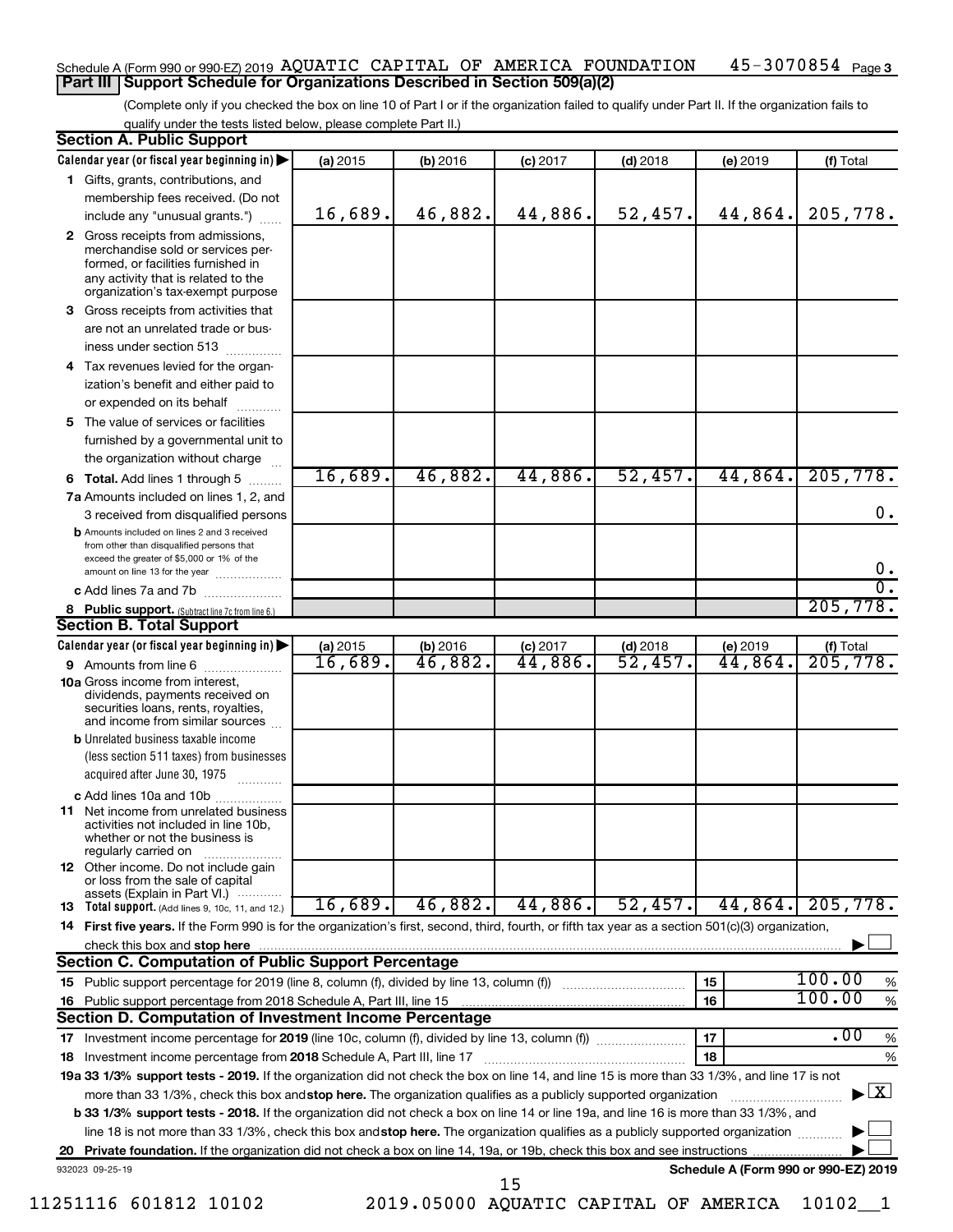#### $45 - 3070854$  Page 4 Schedule A (Form 990 or 990-EZ) 2019 AQUATIC CAPITAL OF AMERICA FOUNDATION  $\,$  45-3070854  $\,$   $_{\rm Page}$

## **Part IV Supporting Organizations**

(Complete only if you checked a box in line 12 on Part I. If you checked 12a of Part I, complete Sections A and B. If you checked 12b of Part I, complete Sections A and C. If you checked 12c of Part I, complete Sections A, D, and E. If you checked 12d of Part I, complete Sections A and D, and complete Part V.)

### **Section A. All Supporting Organizations**

- **1** Are all of the organization's supported organizations listed by name in the organization's governing documents? If "No," describe in Part VI how the supported organizations are designated. If designated by *class or purpose, describe the designation. If historic and continuing relationship, explain.*
- **2** Did the organization have any supported organization that does not have an IRS determination of status under section 509(a)(1) or (2)? If "Yes," explain in Part **VI** how the organization determined that the supported *organization was described in section 509(a)(1) or (2).*
- **3a** Did the organization have a supported organization described in section 501(c)(4), (5), or (6)? If "Yes," answer *(b) and (c) below.*
- **b** Did the organization confirm that each supported organization qualified under section 501(c)(4), (5), or (6) and satisfied the public support tests under section 509(a)(2)? If "Yes," describe in Part VI when and how the *organization made the determination.*
- **c** Did the organization ensure that all support to such organizations was used exclusively for section 170(c)(2)(B) purposes? If "Yes," explain in Part VI what controls the organization put in place to ensure such use.
- **4 a** *If* Was any supported organization not organized in the United States ("foreign supported organization")? *"Yes," and if you checked 12a or 12b in Part I, answer (b) and (c) below.*
- **b** Did the organization have ultimate control and discretion in deciding whether to make grants to the foreign supported organization? If "Yes," describe in Part VI how the organization had such control and discretion *despite being controlled or supervised by or in connection with its supported organizations.*
- **c** Did the organization support any foreign supported organization that does not have an IRS determination under sections 501(c)(3) and 509(a)(1) or (2)? If "Yes," explain in Part VI what controls the organization used *to ensure that all support to the foreign supported organization was used exclusively for section 170(c)(2)(B) purposes.*
- **5a** Did the organization add, substitute, or remove any supported organizations during the tax year? If "Yes," answer (b) and (c) below (if applicable). Also, provide detail in **Part VI,** including (i) the names and EIN *numbers of the supported organizations added, substituted, or removed; (ii) the reasons for each such action; (iii) the authority under the organization's organizing document authorizing such action; and (iv) how the action was accomplished (such as by amendment to the organizing document).*
- **b** Type I or Type II only. Was any added or substituted supported organization part of a class already designated in the organization's organizing document?
- **c Substitutions only.**  Was the substitution the result of an event beyond the organization's control?
- **6** Did the organization provide support (whether in the form of grants or the provision of services or facilities) to **Part VI.** support or benefit one or more of the filing organization's supported organizations? If "Yes," provide detail in anyone other than (i) its supported organizations, (ii) individuals that are part of the charitable class benefited by one or more of its supported organizations, or (iii) other supporting organizations that also
- **7** Did the organization provide a grant, loan, compensation, or other similar payment to a substantial contributor regard to a substantial contributor? If "Yes," complete Part I of Schedule L (Form 990 or 990-EZ). (as defined in section 4958(c)(3)(C)), a family member of a substantial contributor, or a 35% controlled entity with
- **8** Did the organization make a loan to a disqualified person (as defined in section 4958) not described in line 7? *If "Yes," complete Part I of Schedule L (Form 990 or 990-EZ).*
- **9 a** Was the organization controlled directly or indirectly at any time during the tax year by one or more in section 509(a)(1) or (2))? If "Yes," provide detail in **Part VI.** disqualified persons as defined in section 4946 (other than foundation managers and organizations described
- **b** Did one or more disqualified persons (as defined in line 9a) hold a controlling interest in any entity in which the supporting organization had an interest? If "Yes," provide detail in Part VI.
- **c** Did a disqualified person (as defined in line 9a) have an ownership interest in, or derive any personal benefit from, assets in which the supporting organization also had an interest? If "Yes," provide detail in Part VI.
- **10 a** Was the organization subject to the excess business holdings rules of section 4943 because of section supporting organizations)? If "Yes," answer 10b below. 4943(f) (regarding certain Type II supporting organizations, and all Type III non-functionally integrated
	- **b** Did the organization have any excess business holdings in the tax year? (Use Schedule C, Form 4720, to *determine whether the organization had excess business holdings.)*

932024 09-25-19

**Schedule A (Form 990 or 990-EZ) 2019**

**Yes No**

**1**

**2**

**3a**

**3b**

**3c**

**4a**

**4b**

**4c**

**5a**

**5b 5c**

**6**

**7**

**8**

**9a**

**9b**

**9c**

**10a**

**10b**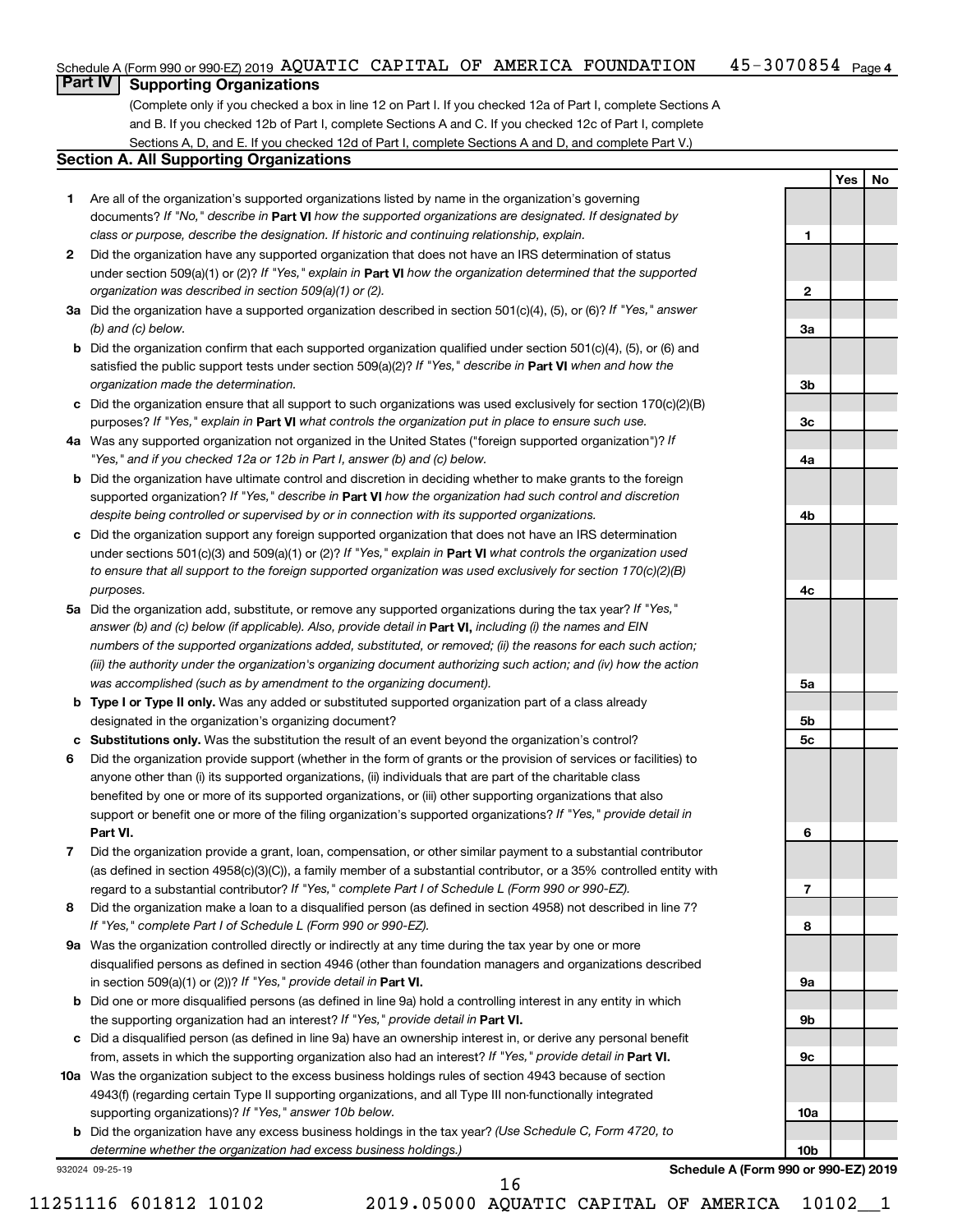#### 45-3070854 Page 5 Schedule A (Form 990 or 990-EZ) 2019 AQUATIC CAPITAL OF AMERICA FOUNDATION 45-3070854 Page AQUATIC CAPITAL OF AMERICA FOUNDATION 45-3070854

|    | <b>Part IV</b>  | <b>Supporting Organizations (continued)</b>                                                                                                                                  |                 |            |    |
|----|-----------------|------------------------------------------------------------------------------------------------------------------------------------------------------------------------------|-----------------|------------|----|
|    |                 |                                                                                                                                                                              |                 | Yes        | No |
| 11 |                 | Has the organization accepted a gift or contribution from any of the following persons?                                                                                      |                 |            |    |
| а  |                 | A person who directly or indirectly controls, either alone or together with persons described in (b) and (c)                                                                 |                 |            |    |
|    |                 | below, the governing body of a supported organization?                                                                                                                       | 11a             |            |    |
|    |                 | <b>b</b> A family member of a person described in (a) above?                                                                                                                 | 11 <sub>b</sub> |            |    |
|    |                 |                                                                                                                                                                              | 11c             |            |    |
|    |                 | c A 35% controlled entity of a person described in (a) or (b) above? If "Yes" to a, b, or c, provide detail in Part VI.<br><b>Section B. Type I Supporting Organizations</b> |                 |            |    |
|    |                 |                                                                                                                                                                              |                 |            |    |
|    |                 |                                                                                                                                                                              |                 | Yes        | No |
| 1. |                 | Did the directors, trustees, or membership of one or more supported organizations have the power to                                                                          |                 |            |    |
|    |                 | regularly appoint or elect at least a majority of the organization's directors or trustees at all times during the                                                           |                 |            |    |
|    |                 | tax year? If "No," describe in Part VI how the supported organization(s) effectively operated, supervised, or                                                                |                 |            |    |
|    |                 | controlled the organization's activities. If the organization had more than one supported organization,                                                                      |                 |            |    |
|    |                 | describe how the powers to appoint and/or remove directors or trustees were allocated among the supported                                                                    |                 |            |    |
|    |                 | organizations and what conditions or restrictions, if any, applied to such powers during the tax year.                                                                       | 1               |            |    |
| 2  |                 | Did the organization operate for the benefit of any supported organization other than the supported                                                                          |                 |            |    |
|    |                 | organization(s) that operated, supervised, or controlled the supporting organization? If "Yes," explain in                                                                   |                 |            |    |
|    |                 | Part VI how providing such benefit carried out the purposes of the supported organization(s) that operated,                                                                  |                 |            |    |
|    |                 | supervised, or controlled the supporting organization.                                                                                                                       | 2               |            |    |
|    |                 | <b>Section C. Type II Supporting Organizations</b>                                                                                                                           |                 |            |    |
|    |                 |                                                                                                                                                                              |                 | <b>Yes</b> | No |
| 1. |                 | Were a majority of the organization's directors or trustees during the tax year also a majority of the directors                                                             |                 |            |    |
|    |                 | or trustees of each of the organization's supported organization(s)? If "No," describe in Part VI how control                                                                |                 |            |    |
|    |                 | or management of the supporting organization was vested in the same persons that controlled or managed                                                                       |                 |            |    |
|    |                 | the supported organization(s).                                                                                                                                               | 1               |            |    |
|    |                 | <b>Section D. All Type III Supporting Organizations</b>                                                                                                                      |                 |            |    |
|    |                 |                                                                                                                                                                              |                 | <b>Yes</b> | No |
| 1  |                 | Did the organization provide to each of its supported organizations, by the last day of the fifth month of the                                                               |                 |            |    |
|    |                 | organization's tax year, (i) a written notice describing the type and amount of support provided during the prior tax                                                        |                 |            |    |
|    |                 | year, (ii) a copy of the Form 990 that was most recently filed as of the date of notification, and (iii) copies of the                                                       |                 |            |    |
|    |                 | organization's governing documents in effect on the date of notification, to the extent not previously provided?                                                             | 1               |            |    |
| 2  |                 | Were any of the organization's officers, directors, or trustees either (i) appointed or elected by the supported                                                             |                 |            |    |
|    |                 |                                                                                                                                                                              |                 |            |    |
|    |                 | organization(s) or (ii) serving on the governing body of a supported organization? If "No," explain in Part VI how                                                           | 2               |            |    |
|    |                 | the organization maintained a close and continuous working relationship with the supported organization(s).                                                                  |                 |            |    |
| 3  |                 | By reason of the relationship described in (2), did the organization's supported organizations have a                                                                        |                 |            |    |
|    |                 | significant voice in the organization's investment policies and in directing the use of the organization's                                                                   |                 |            |    |
|    |                 | income or assets at all times during the tax year? If "Yes," describe in Part VI the role the organization's                                                                 |                 |            |    |
|    |                 | supported organizations played in this regard.                                                                                                                               | з               |            |    |
|    |                 | Section E. Type III Functionally Integrated Supporting Organizations                                                                                                         |                 |            |    |
| 1  |                 | Check the box next to the method that the organization used to satisfy the Integral Part Test during the yealsee instructions).                                              |                 |            |    |
| a  |                 | The organization satisfied the Activities Test. Complete line 2 below.                                                                                                       |                 |            |    |
| b  |                 | The organization is the parent of each of its supported organizations. Complete line 3 below.                                                                                |                 |            |    |
| c  |                 | The organization supported a governmental entity. Describe in Part VI how you supported a government entity (see instructions).                                              |                 |            |    |
| 2  |                 | Activities Test. Answer (a) and (b) below.                                                                                                                                   |                 | Yes        | No |
| а  |                 | Did substantially all of the organization's activities during the tax year directly further the exempt purposes of                                                           |                 |            |    |
|    |                 | the supported organization(s) to which the organization was responsive? If "Yes," then in Part VI identify                                                                   |                 |            |    |
|    |                 | those supported organizations and explain how these activities directly furthered their exempt purposes,                                                                     |                 |            |    |
|    |                 | how the organization was responsive to those supported organizations, and how the organization determined                                                                    |                 |            |    |
|    |                 | that these activities constituted substantially all of its activities.                                                                                                       | 2a              |            |    |
| b  |                 | Did the activities described in (a) constitute activities that, but for the organization's involvement, one or more                                                          |                 |            |    |
|    |                 | of the organization's supported organization(s) would have been engaged in? If "Yes," explain in Part VI the                                                                 |                 |            |    |
|    |                 | reasons for the organization's position that its supported organization(s) would have engaged in these                                                                       |                 |            |    |
|    |                 | activities but for the organization's involvement.                                                                                                                           | 2b              |            |    |
| з  |                 | Parent of Supported Organizations. Answer (a) and (b) below.                                                                                                                 |                 |            |    |
| а  |                 | Did the organization have the power to regularly appoint or elect a majority of the officers, directors, or                                                                  |                 |            |    |
|    |                 | trustees of each of the supported organizations? Provide details in Part VI.                                                                                                 | За              |            |    |
|    |                 | <b>b</b> Did the organization exercise a substantial degree of direction over the policies, programs, and activities of each                                                 |                 |            |    |
|    |                 | of its supported organizations? If "Yes," describe in Part VI the role played by the organization in this regard.                                                            | Зb              |            |    |
|    | 932025 09-25-19 | Schedule A (Form 990 or 990-EZ) 2019                                                                                                                                         |                 |            |    |
|    |                 | 17                                                                                                                                                                           |                 |            |    |

<sup>11251116 601812 10102 2019.05000</sup> AQUATIC CAPITAL OF AMERICA 10102\_\_1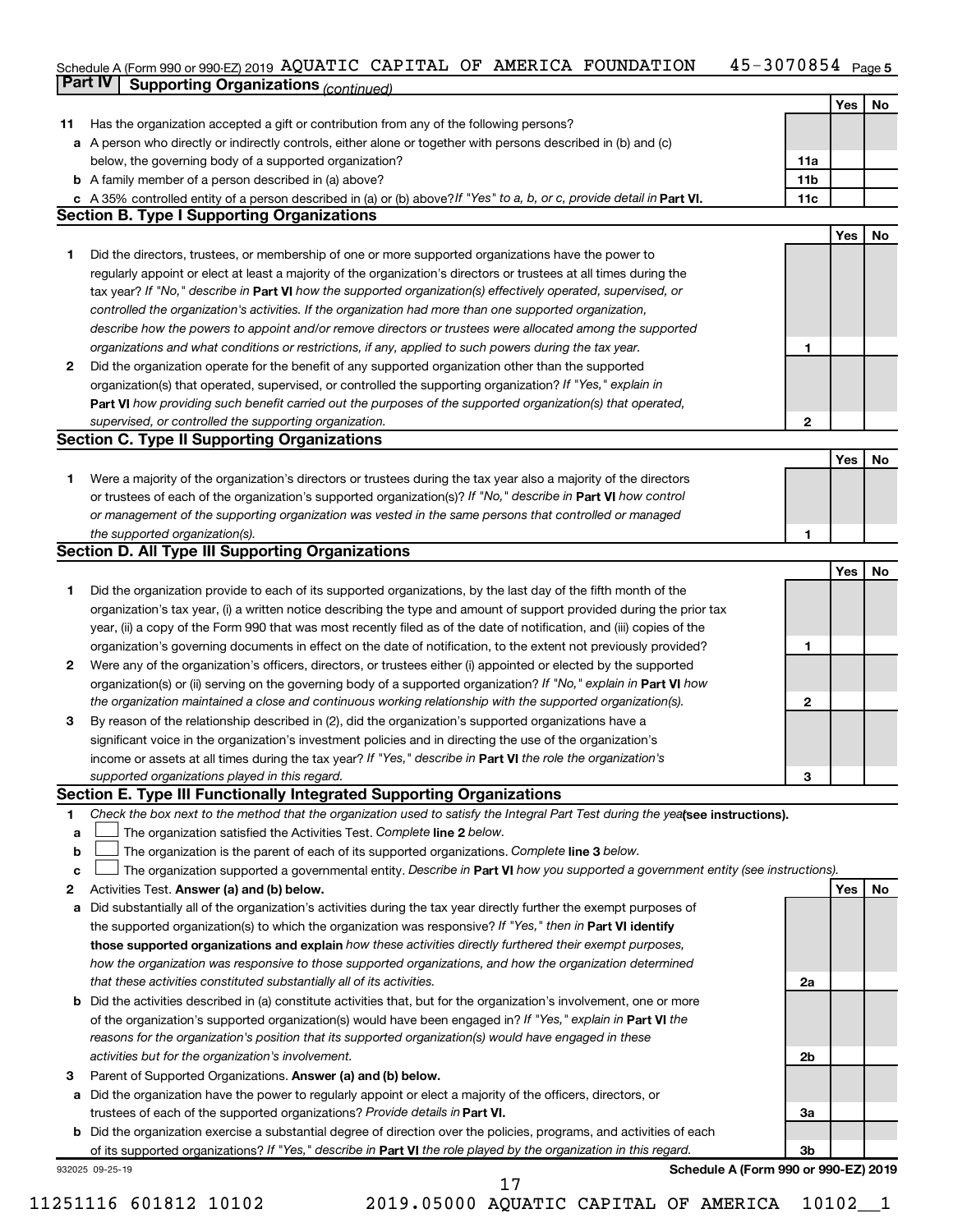| Part V   Type III Non-Functionally Integrated 509(a)(3) Supporting Organizations |  |  |                              |  |
|----------------------------------------------------------------------------------|--|--|------------------------------|--|
| Schedule A (Form 990 or 990-EZ) 2019 AQUATIC CAPITAL OF AMERICA FOUNDATION       |  |  | 45-3070854 <sub>Page 6</sub> |  |

1 **Letter See instructions.** All Check here if the organization satisfied the Integral Part Test as a qualifying trust on Nov. 20, 1970 (explain in Part VI). See instructions. All other Type III non-functionally integrated supporting organizations must complete Sections A through E.

|    | Section A - Adjusted Net Income                                              |                | (A) Prior Year | (B) Current Year<br>(optional) |
|----|------------------------------------------------------------------------------|----------------|----------------|--------------------------------|
| 1  | Net short-term capital gain                                                  | 1              |                |                                |
| 2  | Recoveries of prior-year distributions                                       | $\mathbf{2}$   |                |                                |
| 3  | Other gross income (see instructions)                                        | 3              |                |                                |
| 4  | Add lines 1 through 3.                                                       | 4              |                |                                |
| 5  | Depreciation and depletion                                                   | 5              |                |                                |
| 6  | Portion of operating expenses paid or incurred for production or             |                |                |                                |
|    | collection of gross income or for management, conservation, or               |                |                |                                |
|    | maintenance of property held for production of income (see instructions)     | 6              |                |                                |
| 7  | Other expenses (see instructions)                                            | $\overline{7}$ |                |                                |
| 8  | Adjusted Net Income (subtract lines 5, 6, and 7 from line 4)                 | 8              |                |                                |
|    | <b>Section B - Minimum Asset Amount</b>                                      |                | (A) Prior Year | (B) Current Year<br>(optional) |
| 1. | Aggregate fair market value of all non-exempt-use assets (see                |                |                |                                |
|    | instructions for short tax year or assets held for part of year):            |                |                |                                |
|    | <b>a</b> Average monthly value of securities                                 | 1a             |                |                                |
|    | <b>b</b> Average monthly cash balances                                       | 1 <sub>b</sub> |                |                                |
|    | c Fair market value of other non-exempt-use assets                           | 1 <sub>c</sub> |                |                                |
|    | d Total (add lines 1a, 1b, and 1c)                                           | 1d             |                |                                |
|    | e Discount claimed for blockage or other                                     |                |                |                                |
|    | factors (explain in detail in <b>Part VI</b> ):                              |                |                |                                |
| 2  | Acquisition indebtedness applicable to non-exempt-use assets                 | $\mathbf{2}$   |                |                                |
| 3  | Subtract line 2 from line 1d.                                                | 3              |                |                                |
| 4  | Cash deemed held for exempt use. Enter 1-1/2% of line 3 (for greater amount, |                |                |                                |
|    | see instructions).                                                           | 4              |                |                                |
| 5  | Net value of non-exempt-use assets (subtract line 4 from line 3)             | 5              |                |                                |
| 6  | Multiply line 5 by .035.                                                     | 6              |                |                                |
| 7  | Recoveries of prior-year distributions                                       | $\overline{7}$ |                |                                |
| 8  | Minimum Asset Amount (add line 7 to line 6)                                  | 8              |                |                                |
|    | <b>Section C - Distributable Amount</b>                                      |                |                | <b>Current Year</b>            |
| 1  | Adjusted net income for prior year (from Section A, line 8, Column A)        | 1              |                |                                |
| 2  | Enter 85% of line 1.                                                         | $\mathbf{2}$   |                |                                |
| З  | Minimum asset amount for prior year (from Section B, line 8, Column A)       | 3              |                |                                |
| 4  | Enter greater of line 2 or line 3.                                           | 4              |                |                                |
| 5  | Income tax imposed in prior year                                             | 5              |                |                                |
| 6  | <b>Distributable Amount.</b> Subtract line 5 from line 4, unless subject to  |                |                |                                |
|    | emergency temporary reduction (see instructions).                            | 6              |                |                                |
|    |                                                                              |                |                |                                |

**7** Check here if the current year is the organization's first as a non-functionally integrated Type III supporting organization (see † instructions).

**Schedule A (Form 990 or 990-EZ) 2019**

932026 09-25-19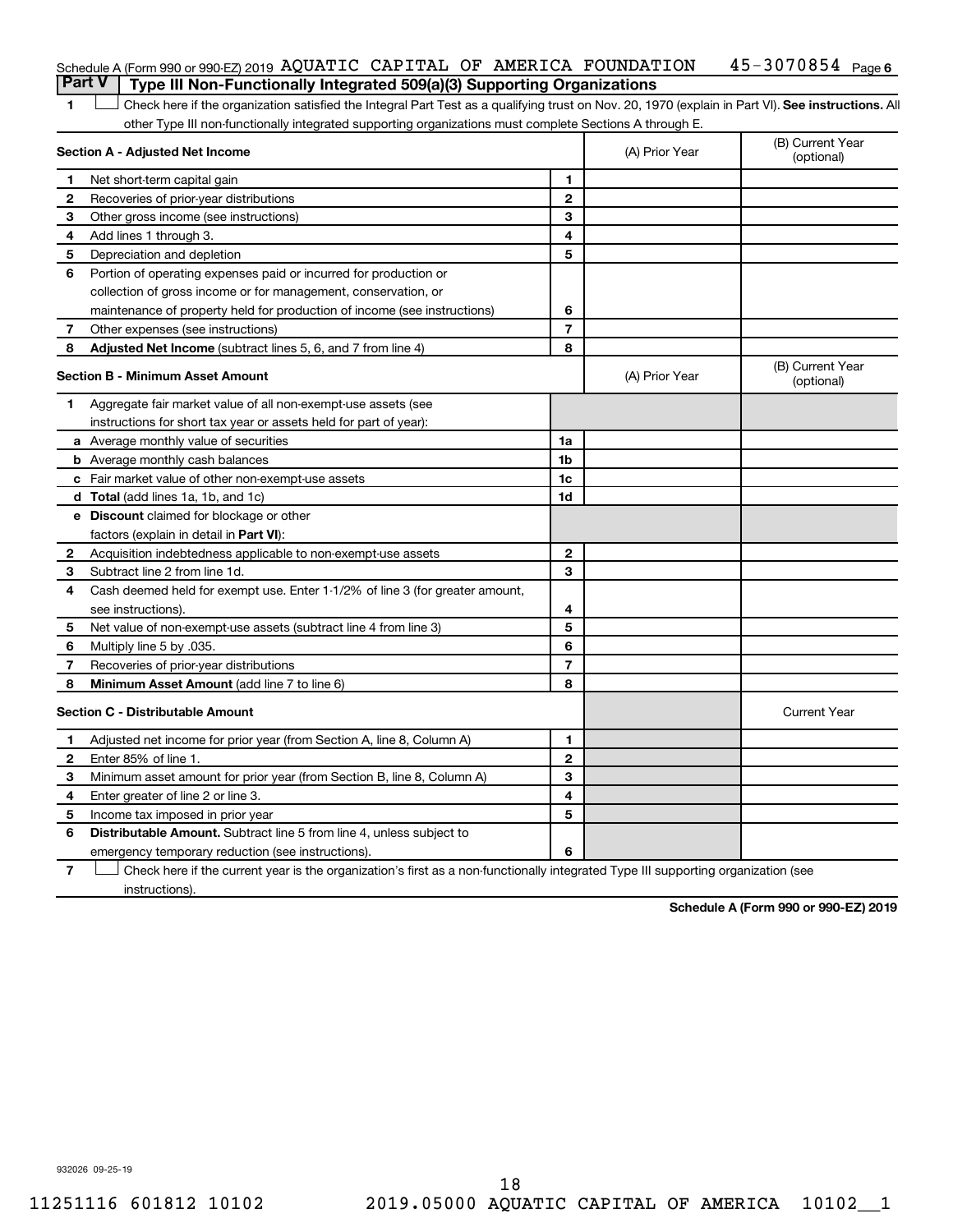#### 45-3070854 Page 7 Schedule A (Form 990 or 990-EZ) 2019 AQUATIC CAPITAL OF AMERICA FOUNDATION 45-3070854 Page AQUATIC CAPITAL OF AMERICA FOUNDATION 45-3070854

| <b>Part V</b> | Type III Non-Functionally Integrated 509(a)(3) Supporting Organizations (continued)        |                                    |                                               |                                                         |
|---------------|--------------------------------------------------------------------------------------------|------------------------------------|-----------------------------------------------|---------------------------------------------------------|
|               | <b>Section D - Distributions</b>                                                           |                                    |                                               | <b>Current Year</b>                                     |
| 1             | Amounts paid to supported organizations to accomplish exempt purposes                      |                                    |                                               |                                                         |
| $\mathbf{2}$  | Amounts paid to perform activity that directly furthers exempt purposes of supported       |                                    |                                               |                                                         |
|               | organizations, in excess of income from activity                                           |                                    |                                               |                                                         |
| 3             | Administrative expenses paid to accomplish exempt purposes of supported organizations      |                                    |                                               |                                                         |
| 4             | Amounts paid to acquire exempt-use assets                                                  |                                    |                                               |                                                         |
| 5             | Qualified set-aside amounts (prior IRS approval required)                                  |                                    |                                               |                                                         |
| 6             | Other distributions (describe in <b>Part VI</b> ). See instructions.                       |                                    |                                               |                                                         |
| 7             | Total annual distributions. Add lines 1 through 6.                                         |                                    |                                               |                                                         |
| 8             | Distributions to attentive supported organizations to which the organization is responsive |                                    |                                               |                                                         |
|               | (provide details in Part VI). See instructions.                                            |                                    |                                               |                                                         |
| 9             | Distributable amount for 2019 from Section C, line 6                                       |                                    |                                               |                                                         |
| 10            | Line 8 amount divided by line 9 amount                                                     |                                    |                                               |                                                         |
|               | <b>Section E - Distribution Allocations (see instructions)</b>                             | (i)<br><b>Excess Distributions</b> | (ii)<br><b>Underdistributions</b><br>Pre-2019 | (iii)<br><b>Distributable</b><br><b>Amount for 2019</b> |
| 1             | Distributable amount for 2019 from Section C, line 6                                       |                                    |                                               |                                                         |
| $\mathbf{2}$  | Underdistributions, if any, for years prior to 2019 (reason-                               |                                    |                                               |                                                         |
|               | able cause required- explain in Part VI). See instructions.                                |                                    |                                               |                                                         |
| 3             | Excess distributions carryover, if any, to 2019                                            |                                    |                                               |                                                         |
|               | a From 2014                                                                                |                                    |                                               |                                                         |
|               | <b>b</b> From 2015                                                                         |                                    |                                               |                                                         |
|               | c From 2016                                                                                |                                    |                                               |                                                         |
|               | d From 2017                                                                                |                                    |                                               |                                                         |
|               | e From 2018                                                                                |                                    |                                               |                                                         |
|               | f Total of lines 3a through e                                                              |                                    |                                               |                                                         |
|               | <b>g</b> Applied to underdistributions of prior years                                      |                                    |                                               |                                                         |
|               | <b>h</b> Applied to 2019 distributable amount                                              |                                    |                                               |                                                         |
| Ť.            | Carryover from 2014 not applied (see instructions)                                         |                                    |                                               |                                                         |
|               | Remainder. Subtract lines 3g, 3h, and 3i from 3f.                                          |                                    |                                               |                                                         |
| 4             | Distributions for 2019 from Section D,                                                     |                                    |                                               |                                                         |
|               | line $7:$                                                                                  |                                    |                                               |                                                         |
|               | <b>a</b> Applied to underdistributions of prior years                                      |                                    |                                               |                                                         |
|               | <b>b</b> Applied to 2019 distributable amount                                              |                                    |                                               |                                                         |
| с             | Remainder. Subtract lines 4a and 4b from 4.                                                |                                    |                                               |                                                         |
| 5             | Remaining underdistributions for years prior to 2019, if                                   |                                    |                                               |                                                         |
|               | any. Subtract lines 3g and 4a from line 2. For result greater                              |                                    |                                               |                                                         |
|               | than zero, explain in Part VI. See instructions.                                           |                                    |                                               |                                                         |
| 6             | Remaining underdistributions for 2019. Subtract lines 3h                                   |                                    |                                               |                                                         |
|               | and 4b from line 1. For result greater than zero, explain in                               |                                    |                                               |                                                         |
|               | <b>Part VI.</b> See instructions.                                                          |                                    |                                               |                                                         |
| $\mathbf{7}$  | Excess distributions carryover to 2020. Add lines 3j                                       |                                    |                                               |                                                         |
|               | and 4c.                                                                                    |                                    |                                               |                                                         |
| 8             | Breakdown of line 7:                                                                       |                                    |                                               |                                                         |
|               | a Excess from 2015                                                                         |                                    |                                               |                                                         |
|               | <b>b</b> Excess from 2016                                                                  |                                    |                                               |                                                         |
|               | c Excess from 2017                                                                         |                                    |                                               |                                                         |
|               | d Excess from 2018                                                                         |                                    |                                               |                                                         |
|               | e Excess from 2019                                                                         |                                    |                                               |                                                         |

**Schedule A (Form 990 or 990-EZ) 2019**

932027 09-25-19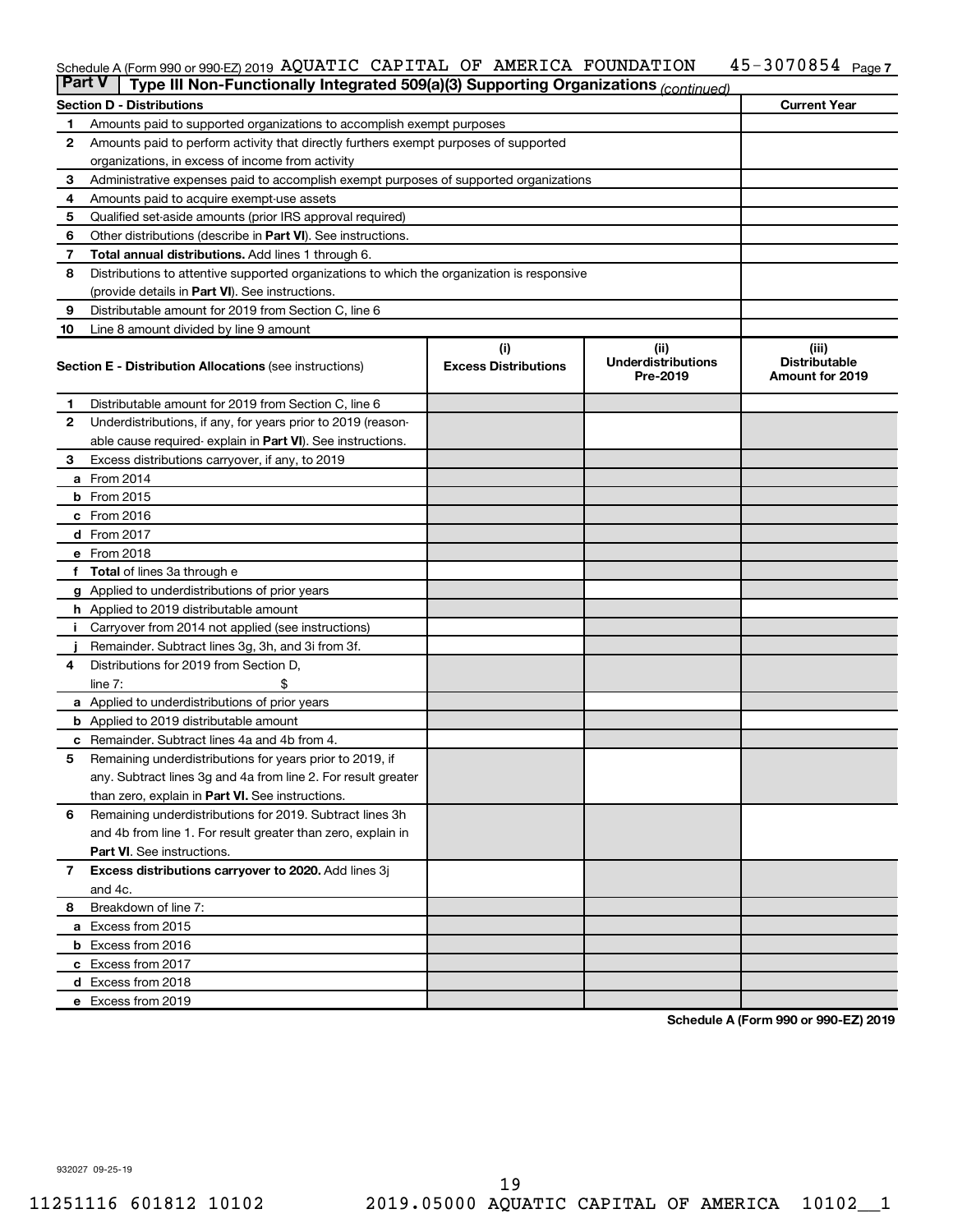|                 | 11251116 601812 10102 |  |  | 2019.05000 AQUATIC CAPITAL OF AMERICA |                                                                                                                                                                                                                                                                                                                                                                |                                      | 10102 |  |
|-----------------|-----------------------|--|--|---------------------------------------|----------------------------------------------------------------------------------------------------------------------------------------------------------------------------------------------------------------------------------------------------------------------------------------------------------------------------------------------------------------|--------------------------------------|-------|--|
| 932028 09-25-19 |                       |  |  | 20                                    |                                                                                                                                                                                                                                                                                                                                                                | Schedule A (Form 990 or 990-EZ) 2019 |       |  |
|                 |                       |  |  |                                       |                                                                                                                                                                                                                                                                                                                                                                |                                      |       |  |
|                 |                       |  |  |                                       |                                                                                                                                                                                                                                                                                                                                                                |                                      |       |  |
|                 |                       |  |  |                                       |                                                                                                                                                                                                                                                                                                                                                                |                                      |       |  |
|                 |                       |  |  |                                       |                                                                                                                                                                                                                                                                                                                                                                |                                      |       |  |
|                 |                       |  |  |                                       |                                                                                                                                                                                                                                                                                                                                                                |                                      |       |  |
|                 |                       |  |  |                                       |                                                                                                                                                                                                                                                                                                                                                                |                                      |       |  |
|                 |                       |  |  |                                       |                                                                                                                                                                                                                                                                                                                                                                |                                      |       |  |
|                 |                       |  |  |                                       |                                                                                                                                                                                                                                                                                                                                                                |                                      |       |  |
|                 |                       |  |  |                                       |                                                                                                                                                                                                                                                                                                                                                                |                                      |       |  |
|                 |                       |  |  |                                       |                                                                                                                                                                                                                                                                                                                                                                |                                      |       |  |
|                 |                       |  |  |                                       |                                                                                                                                                                                                                                                                                                                                                                |                                      |       |  |
|                 |                       |  |  |                                       |                                                                                                                                                                                                                                                                                                                                                                |                                      |       |  |
|                 |                       |  |  |                                       |                                                                                                                                                                                                                                                                                                                                                                |                                      |       |  |
|                 |                       |  |  |                                       |                                                                                                                                                                                                                                                                                                                                                                |                                      |       |  |
|                 |                       |  |  |                                       |                                                                                                                                                                                                                                                                                                                                                                |                                      |       |  |
|                 |                       |  |  |                                       |                                                                                                                                                                                                                                                                                                                                                                |                                      |       |  |
|                 |                       |  |  |                                       |                                                                                                                                                                                                                                                                                                                                                                |                                      |       |  |
|                 |                       |  |  |                                       |                                                                                                                                                                                                                                                                                                                                                                |                                      |       |  |
|                 |                       |  |  |                                       |                                                                                                                                                                                                                                                                                                                                                                |                                      |       |  |
|                 |                       |  |  |                                       |                                                                                                                                                                                                                                                                                                                                                                |                                      |       |  |
|                 |                       |  |  |                                       |                                                                                                                                                                                                                                                                                                                                                                |                                      |       |  |
|                 |                       |  |  |                                       |                                                                                                                                                                                                                                                                                                                                                                |                                      |       |  |
|                 |                       |  |  |                                       |                                                                                                                                                                                                                                                                                                                                                                |                                      |       |  |
|                 |                       |  |  |                                       |                                                                                                                                                                                                                                                                                                                                                                |                                      |       |  |
|                 |                       |  |  |                                       |                                                                                                                                                                                                                                                                                                                                                                |                                      |       |  |
|                 |                       |  |  |                                       |                                                                                                                                                                                                                                                                                                                                                                |                                      |       |  |
|                 |                       |  |  |                                       |                                                                                                                                                                                                                                                                                                                                                                |                                      |       |  |
|                 |                       |  |  |                                       |                                                                                                                                                                                                                                                                                                                                                                |                                      |       |  |
|                 |                       |  |  |                                       |                                                                                                                                                                                                                                                                                                                                                                |                                      |       |  |
|                 |                       |  |  |                                       |                                                                                                                                                                                                                                                                                                                                                                |                                      |       |  |
|                 |                       |  |  |                                       |                                                                                                                                                                                                                                                                                                                                                                |                                      |       |  |
|                 |                       |  |  |                                       |                                                                                                                                                                                                                                                                                                                                                                |                                      |       |  |
|                 | (See instructions.)   |  |  |                                       | Section D, lines 5, 6, and 8; and Part V, Section E, lines 2, 5, and 6. Also complete this part for any additional information.                                                                                                                                                                                                                                |                                      |       |  |
|                 |                       |  |  |                                       |                                                                                                                                                                                                                                                                                                                                                                |                                      |       |  |
| <b>Part VI</b>  |                       |  |  |                                       | Supplemental Information. Provide the explanations required by Part II, line 10; Part II, line 17a or 17b; Part III, line 12;<br>Part IV, Section A, lines 1, 2, 3b, 3c, 4b, 4c, 5a, 6, 9a, 9b, 9c, 11a, 11b, and 11c; Part IV, Section B, lines 1 and 2; Part IV, Section C, line 1; Part IV, Section D, lines 2 and 3; Part IV, Section E, lines 1c, 2a, 2b, |                                      |       |  |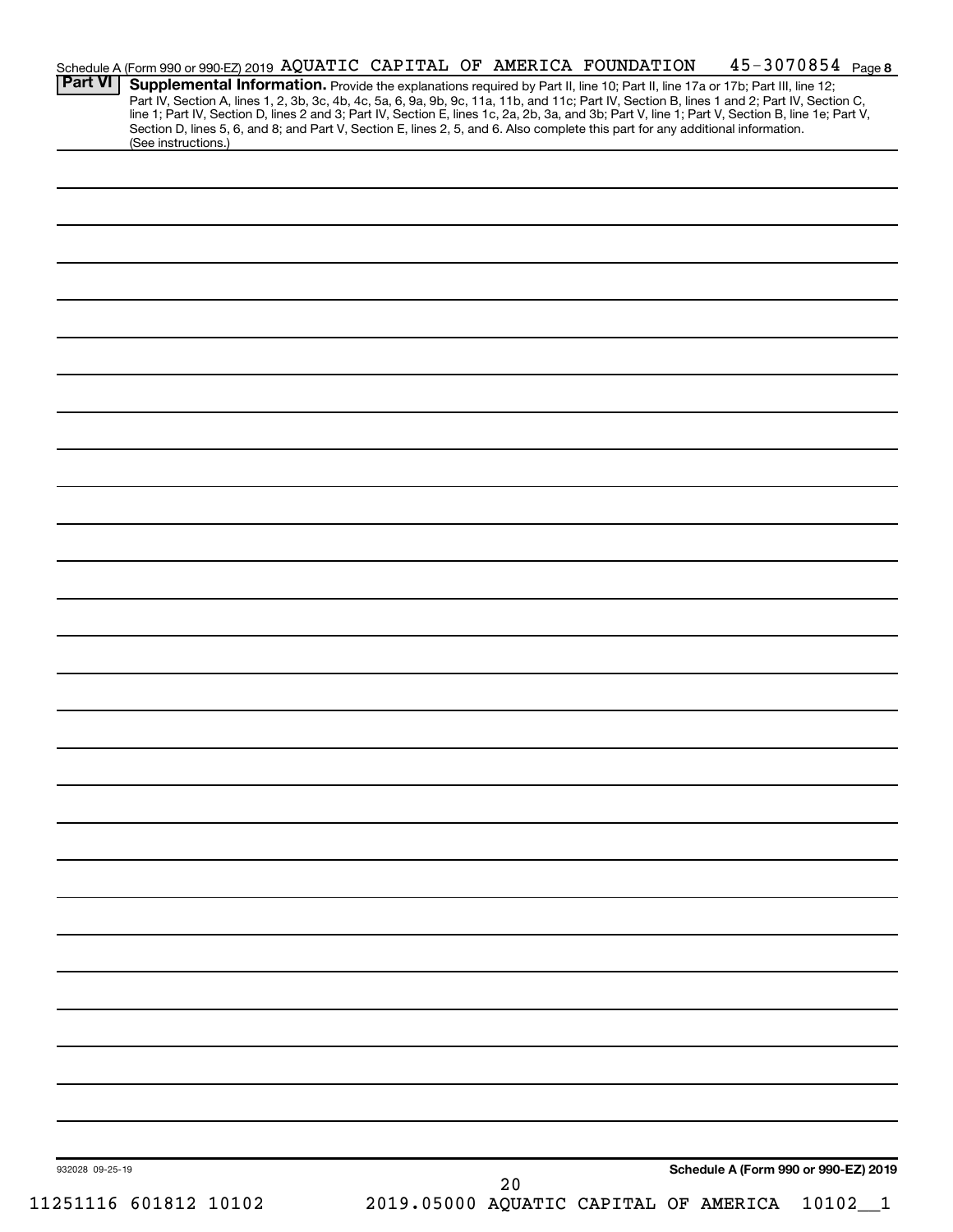Department of the Treasury **(Form 990 or 990-EZ)**

Name of the organization

Internal Revenue Service

**Complete to provide information for responses to specific questions on SCHEDULE O Supplemental Information to Form 990 or 990-EZ 2019** 

**Form 990 or 990-EZ or to provide any additional information. | Attach to Form 990 or 990-EZ.**

**| Go to www.irs.gov/Form990 for the latest information.**



AQUATIC CAPITAL OF AMERICA FOUNDATION 45-3070854

**Employer identification number**

FORM 990, PART I, LINE 1, DESCRIPTION OF ORGANIZATION MISSION:

THE AQUATIC CAPITAL OF AMERICA FOUNDATION'S MISSION IS TO PROMOTE THE

MYRIAD OF AQUATIC ACTIVITIES OFFERED IN LONG BEACH, CALIFORNIA; TO

RECOGNIZE, HONOR AND SUPPORT THE CITY OF LONG BEACH AND ITS AQUATIC

ATHLETES, COACHES AND ORGANIZATIONS; AND TO PROMOTE WATER SAFETY AND

EDUCATION. THE FOUNDATION ALSO SUPPORTS COMMUNITY AND REGIONAL EFFORTS

TO CLEANSE LOCAL WATERWAYS AS WELL AS TO INCREASE THE NUMBER OF LOCAL

AQUATIC FACILITIES.

FORM 990, PART III, LINE 4D, OTHER PROGRAM SERVICES:

OTHER PROGRAM SERVICES INCLUDE SUPPORT TO THE ANNUAL "AQUATIC GAMES",

SCHOLARSHIPS TO VARIOUS STUDENTS RECOGNIZED BY COACHES AND TEACHERS FOR

OUTSTANDING ACCOMPLISHMENTS IN AQUATIC ENDEAVORS, AND SUPPORT TO LOCAL

AQUATIC PROGRAMS.

EXPENSES \$ 9,111. INCLUDING GRANTS OF \$ 0. REVENUE \$ 0.

FORM 990, PART VI, SECTION B, LINE 11B:

THE FORM 990 WAS PROVIDED TO THE BOARD FOR REVIEW AT A MONTHLY MEETING AND

ALL QUESTIONS AND COMMENTS WERE ADDRESSED PRIOR TO FILING.

FORM 990, PART VI, SECTION C, LINE 18:

COPIES OF FORMS 990 AND THE ORGANIZATION'S GOVERNING DOCUMENTS ARE

AVAILABLE UPON REQUEST.

| FORM 990, PART VI, SECTION C, LINE 19: |  |  |
|----------------------------------------|--|--|
|----------------------------------------|--|--|

932211 09-06-19 LHA For Paperwork Reduction Act Notice, see the Instructions for Form 990 or 990-EZ. Schedule O (Form 990 or 990-EZ) (2019)